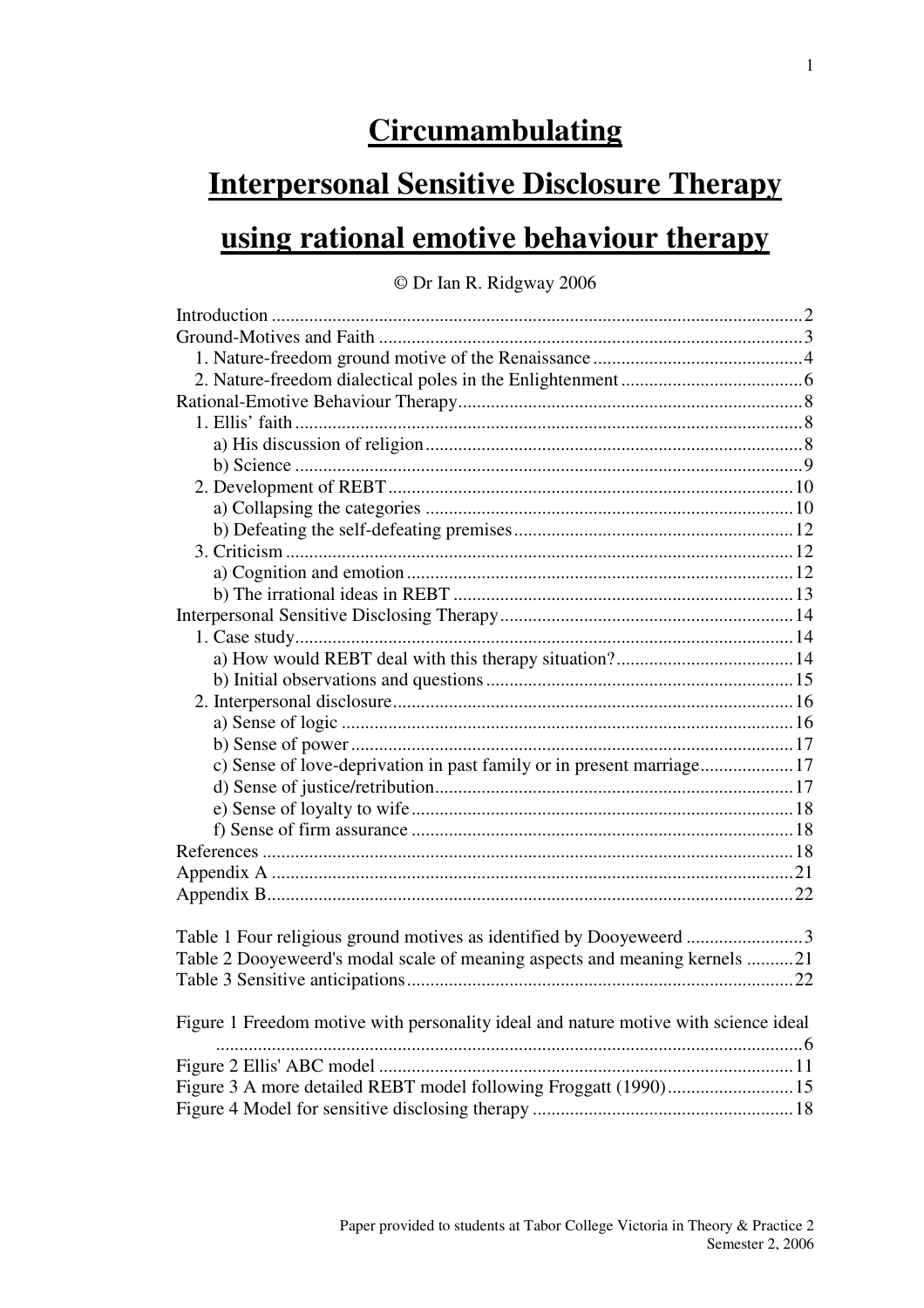### **Introduction**

In my second lecture,  $1$  I tried to understand psychotherapy as focussed on the sensitive aspect of human experience. Specifically, I argued that psychotherapy should aim to disclose, open up, reveal or unfold the **anticipations** latent within the sensitive aspect*.* I also explored with you the importance of both the historical and the faith aspects in this disclosing process. The disclosure process can only occur through an opened up historical aspect which been disclosed by the last aspect, the faith aspect.

However, we must not forget that disclosure is an interpersonal<sup>2</sup> process in which the faith of others contributes to the disclosing of theirs and others' historical functioning. Thus, because therapy is interpersonal, the content of the subjective faith (Christian or non-Christian, secular or religious) of the therapist has and will continue to open up the historical power of the therapist vis- $a$ -vis the counsellee.<sup>3</sup> Furthermore, the opening up process taking place in the counsellee will be being done under the ascendancy of the formative influence disclosed by the therapist's faith.

In this lecture, we will explore this interpersonal disclosing process further by investigating the connections between a particular therapist's faith, Albert Ellis, the historical aspect and therapy methods of Rational-Emotive Behaviour Therapy (REBT) (1996: 318) hoping to reach a better understanding of the disclosing of the sensitive aspect as a sense of logic within an interpersonal context. To better understand the therapy procedures that could be developed from this approach I have included a case study.

 $1$ <sup>1</sup> The one we probably all found somewhat testing, you as well as me.

 $2 \text{ An important point noted by Van Belle } (1985: 30)$  for schooling which applies to therapy too.

<sup>&</sup>lt;sup>3</sup> By this comment, I am not suggesting that any Christian therapist is better than a non-Christian one. For many Christian therapists, in my humble opinion (IMHO), do not understand healing from a Christian point of view at all.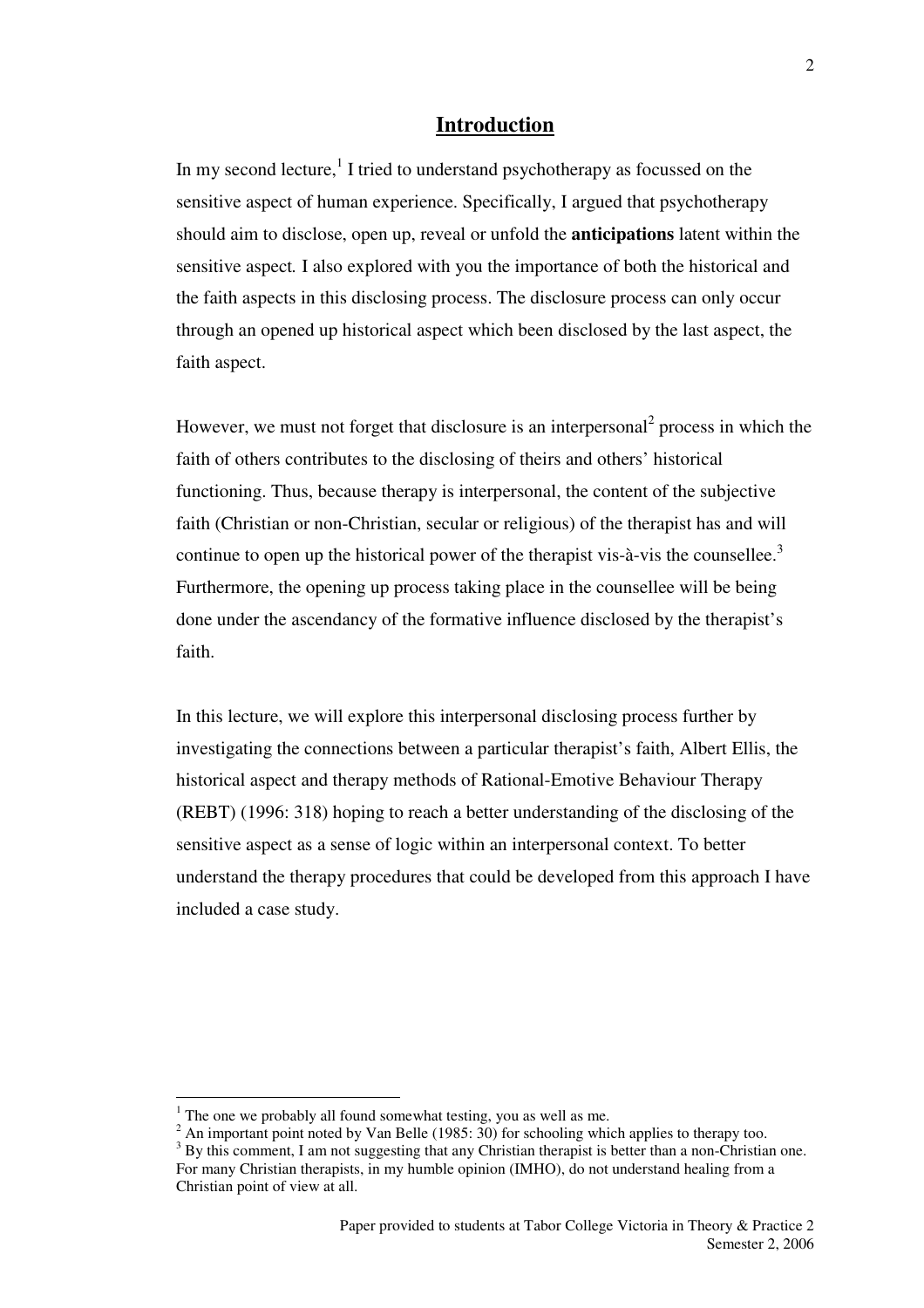## **Ground-Motives and Faith**

If the above analysis is correct then we must address the question of faith because of its pivotal connection with history (formation). Dooyeweerd linked faith, culture (another word he used for history) and what he called 'the religious ground motive' in the following words,

Ultimately, the faith of the leading cultural powers [therapists in our context] determines the entire direction of the opening process of culture [the direction of therapy, for example]. The religious ground motive behind all cultural development in a phase of history manifests itself within time first in the faith of those who are called to form history (Dooyeweerd, 1979: 90).

These two sentences are extremely importantly for our understanding. In the first sentence, Dooyeweerd is saying that the faith of those people or institutions with culture power (e. g., political, but also artistic, ecclesiastical, legal, educational, media owners, and therapists), that *faith* determines how a particular culture develops. In the second sentence, Dooyeweerd introduces the term *ground motive.*  The presence of the ground motive is critical because the ground motive *opens up the aspect of faith*.

Dooyeweerd has documented four religious ground motives that have been dominant in  $western<sup>4</sup>$  history in order of their historical appearance as set out in Table 1.

**Table 1 Four religious ground motives as identified by Dooyeweerd** 

- **1. form-matter motive of the ancient classical world;**
- **2. Christian Biblical driving force of creation, fall, and redemption through Jesus Christ in the communion of the Holy Spirit;**
- **3. medieval-scholastic synthesis motive nature-grace; and,**
- **4. modern humanist motive of nature-freedom.**

<sup>&</sup>lt;sup>4</sup> At least two Asian scholars, working with Dooyeweerd's ideas, have shown that different types of ground motives have been evident in Asian cultures. One of these scholars is a Korean, Yong Joon Choi (2000).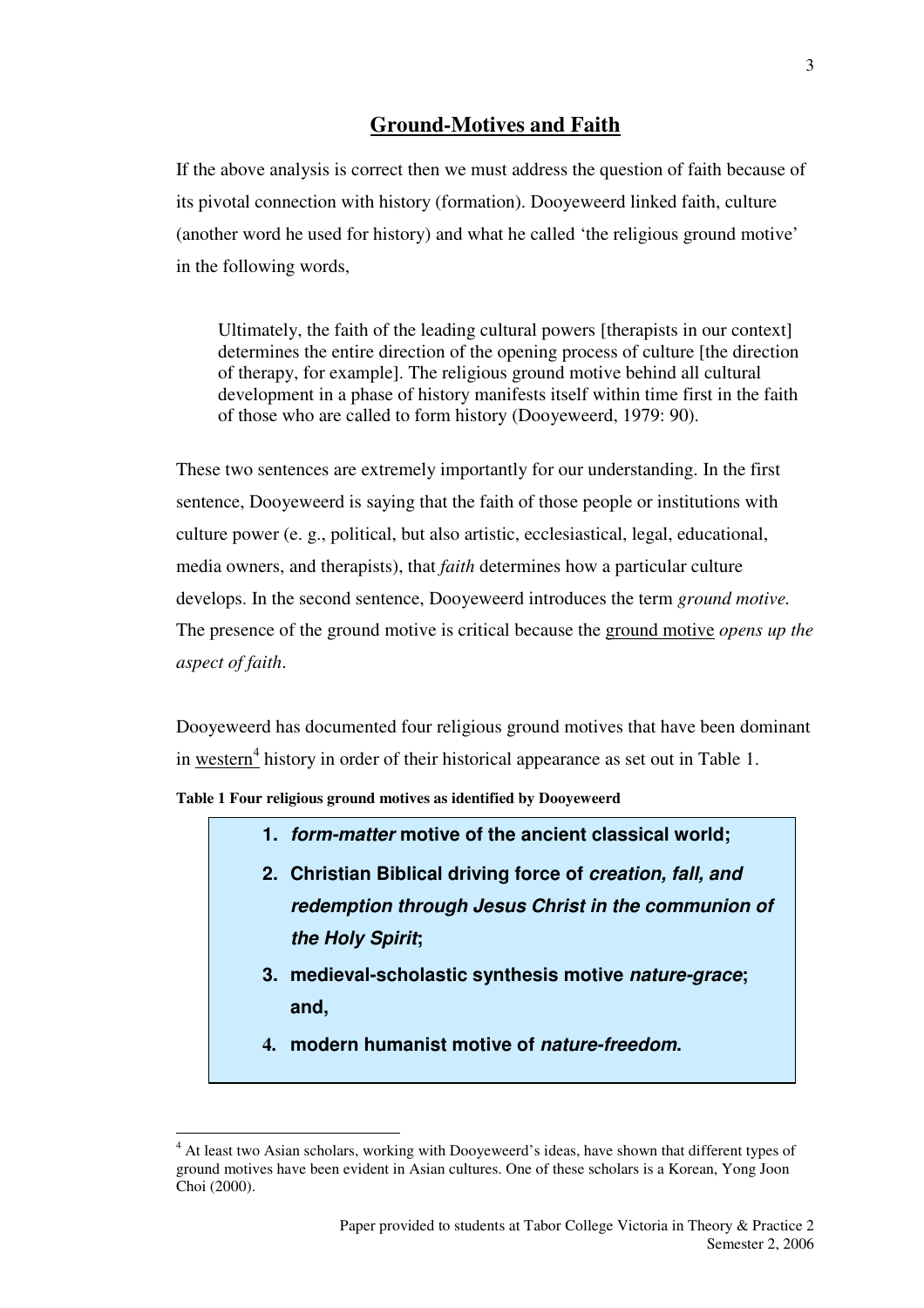But, what are these 'religious ground motives'? For Dooyeweerd, religious and religion is always supratemporal, a central condition showing itself in the temporal. By **religious**, Dooyeweerd means that which rises above the temporal and the relative (1979: 8). Dooyeweerd says a ground motive is a 'central spiritual driving power of our thinking and acting' (Dooyeweerd, 1960: 32), a power that will also drive our counselling theory and practice because these are part of western culture.

Although religiously different, each of these ground motives is related to the others. The first, third and fourth are all directly related. The third tried to synthesise the Scriptural ground motive (2) with the form-matter motive (1) –with disastrous results for the church—and the humanist motive attempted to incorporate all previous ground-motives within its nature-freedom dialectical motive.

Each of the non-scriptural ground-motives (i. e., the first, third, and fourth) has only two terms, which are polar opposites. This fact means that each of these three ground motives is internally unstable because 'they are torn by an internal dualism which drives this thought to its polar (and therefore opposite) direction' (Dooyeweerd, 1942: n. p.). In fact, these ground motives are in a *religious* dialectic because each one of the opposites suggests a way of life in itself but is hopelessly wedded to its opposite in an ongoing struggle for dominance.

I want to begin with some of the history of the nature-freedom ground motive in early humanist culture because this ground motive drives present day humanist culture of which Albert Ellis is a self-confessed adherent (Ellis, n. d.: n. p.).

## **1. Nature-freedom ground motive of the Renaissance**

The beginnings of humanist culture lie in the powerful Italian Renaissance (1350-  $1500$ <sup>5</sup>, which sought – rightly in my view – to throw off the bondage of the Church's control<sup>6</sup> over art. However, the Renaissance not only produced different art it produced a new picture of man himself. Goudswaard, in summarising a number of

<sup>&</sup>lt;sup>5</sup> Dates seem to vary.

 $6$  The power of the Church, which has been split into the eastern and western branches in 1054 AD, was further undermined by the Lutheran and Calvinistic Reformation of the  $16<sup>th</sup>$  and  $17<sup>th</sup>$  centuries producing further fragmentation.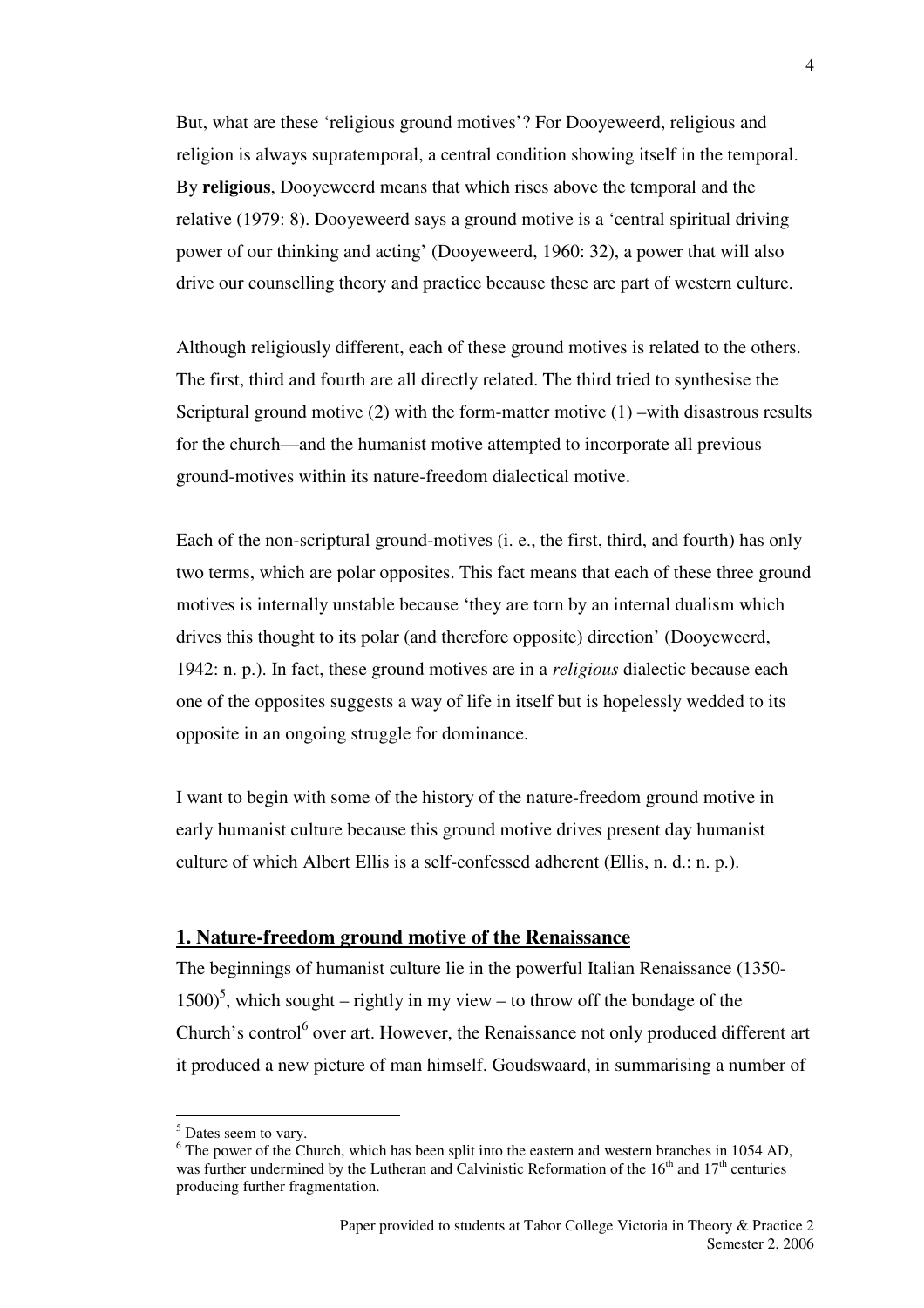writers on the Renaissance says, 'the earth becomes man's domain as the platform and instrument with which he can realize himself in the arts, as well as in science, in trade, as well as in his contact with the other sex' (1979: 13). He quotes Peter Gay, a well-known writer on the Renaissance, as saying 'man is free, the master of his fortune, not chained to his place in a universal hierarchy but capable of all things' (p. 13). Pico della Mirandola declares this same sentiment in 1486 with his famous words, 'we can become whatever we choose to become' (Brians, Gallwey, Hughes, Hussain, Law, Myers, Neville, Schlesinger, Spitzer, and Swan, 1999: n. p.).

However, these humanists, like Pico della Mirandola were Christians and not secular humanists (Brians et al., 1999)*.* Brians et al. (1999) in commenting on della Mirandola's *Oration on the Dignity of Man* stated that these humanists characterised themselves as humanists because they defined the human in terms of its relationship to the divine! Nevertheless, Carroll (2004: 2-4) understands the Renaissance movement as attempting to adopt man's free will as the Archimedean point of the universe and places the great battle between the Christian humanist Erasmus and Martin Luther (1524-1525) over free will within this context (Carroll, 2004: 4, 58).

Renaissance man imagines that 'autonomous personal freedom' and 'absolute and rational control over nature' grow out of each other (Goudswaard, 1979: 14) and will be complementary. However, these two become antagonistic poles: the first, a freedom pole associated with a personality ideal pitted against the second, a nature pole with a science ideal. (See Figure 1 below.) Their antagonism appears in the efforts of humanity to protect its freedom from the efforts of science to exert control over nature, which paradoxically *includes* (autonomous) man.<sup>7</sup> However, if man is also part of nature then what happens to human freedom when absolute, scientific control is exercised over it? And if we are to exercise rational control over nature, how will that be possible if our free creativity is compromised by our own scientific control?<sup>8</sup>

<sup>&</sup>lt;sup>7</sup> We experience this opposition presently in science's wish to investigate the use of stem cells from discarded embryos to gain greater control over disease. The researchers believe their creativity is being stifled whereas others think certain moral limits should be applied to experimenting with human life or potential human life otherwise, society may lose its freedoms to the inroads of science.

<sup>8</sup> Think of George Orwell's *1984* with its love affair between Winston Smith and Julia*.* Absolute control is employed by the System over the inhabitants of Oceania. No personal freedom is given to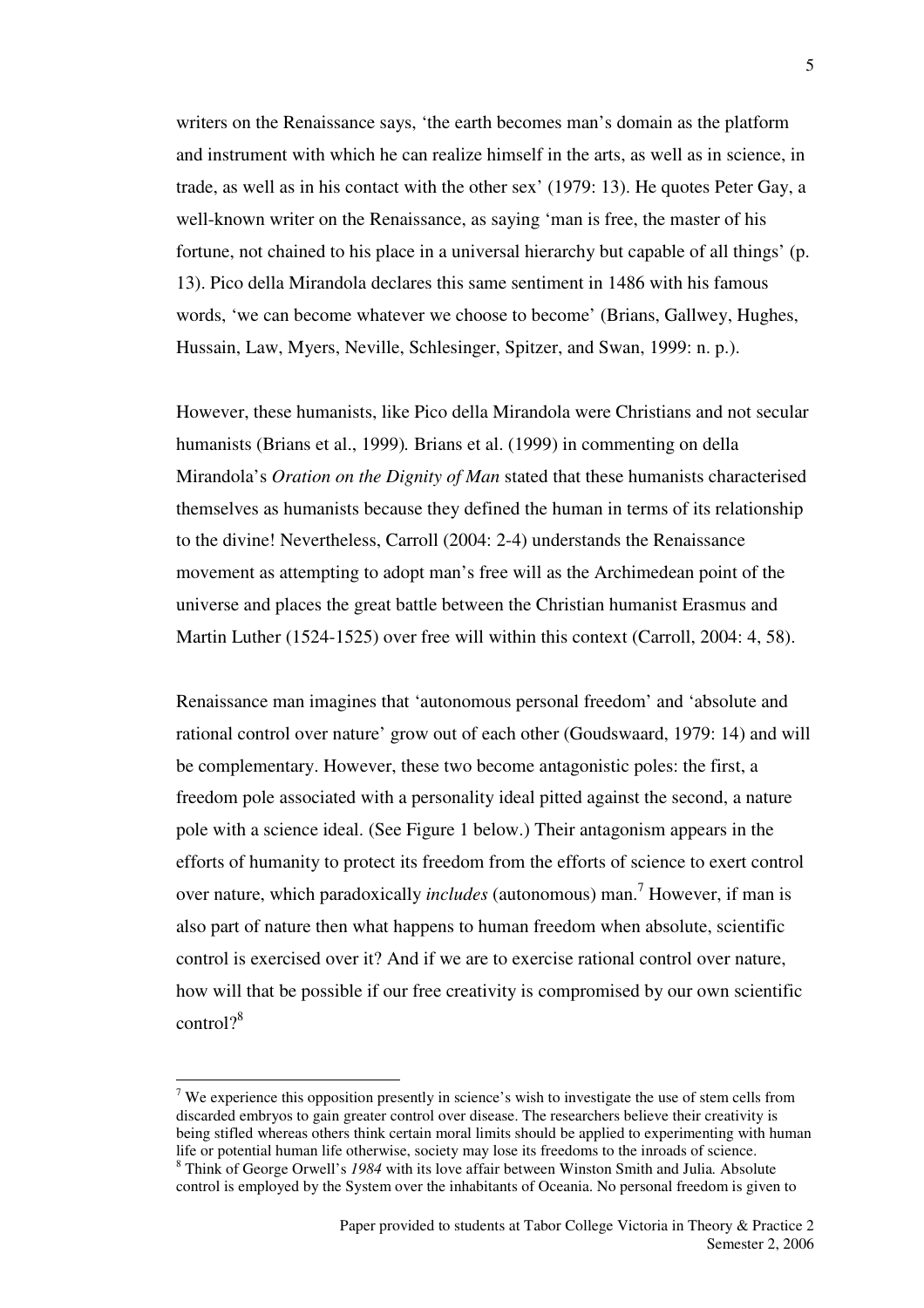

**Nature pole associated with science ideal** 

**Figure 1 Freedom motive with personality ideal and nature motive with science ideal** 

## **2. Nature-freedom dialectical poles in the Enlightenment**

The Enlightenment period, from 1650 up to the French Revolution (1789-1799), deifies reason, sought a stronger break from ecclesiastical authority (Carroll, 2004: 135). Reason is the great light that shines upon and illumines all things in a new way. But, Reason is far more than that. Reason is not just a tool; reason is Creator on which Rene Descartes (1596-1650) depended to construct a universe from his own consciousness based on his famous discovery, 'I think, therefore I am'. However, in seeking to construct his own reason-conceived universe, Descartes created a yawning chasm between 'body' and 'mind', each of which he considered 'utterly distinct' (Kemerling, 2001: n. p.). He has 'clear and distinct' ideas of both of these about which God would not deceive him but Descartes is unable to unify them.

According to Kemerling (2001: n. p.), Descartes is unable to explain adequately how body (nature) and mind (freedom) interact. However, his dualism can underpin belief in the immortality of the human mind after death which is important for church and state. Importantly for science,

the distinction of mind from body establishes the absolute independence of the material realm from the spiritual, securing the freedom of scientists to rely exclusively on observation for their development of mechanistic explanations of physical events (Kemerling, 2001: n. p.).

The behaviourist-cognitivist therapies may be said to trace their ancestry from the 'material body' side of Rene Descartes' dualism of body and mind. From that distinction, two research traditions were spawned (Peters, 2003: 217): First, research into physiology and second, research into how consciousness and mind operate. By the 19<sup>th</sup> century, both these traditions are firmly embedded in scholarly practice but

have an affair because one cannot have absolute control over others and still have freedom. *Big Brother's* 'freedom' is just not freedom by any definition.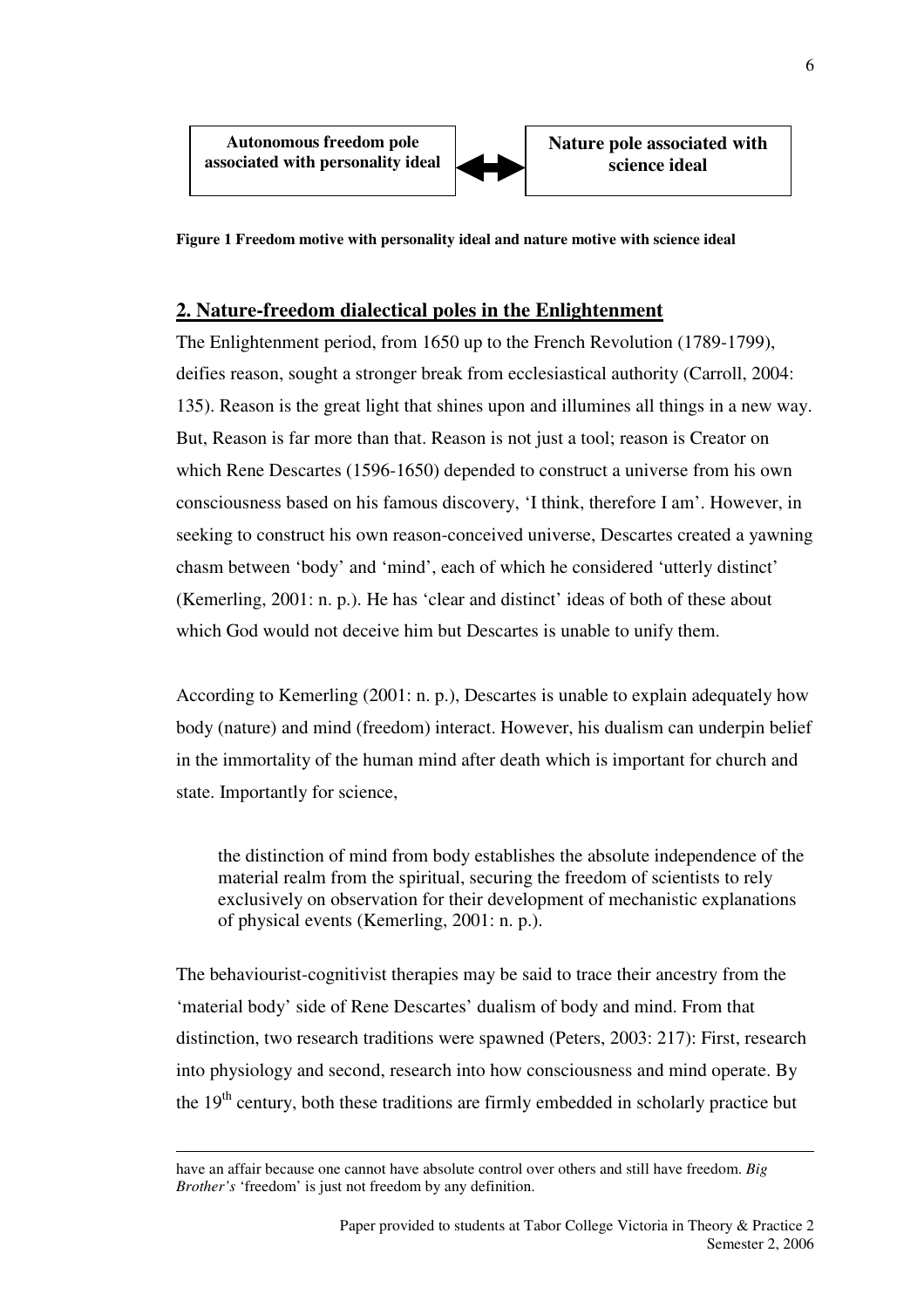had nothing to do with each other. The first makes careful observation of outward actions and the second relies on introspection.

The behavioural-cognitivist school is caught within the religious, humanist dialectical movement of the nature pole and its science ideal, and freedom pole and its personality ideal. It is trapped because it has chosen an aspect of creation and imagined it to be supratemporal in meaning. Behaviourist and cognitivist therapies are dominated by the nature pole and its science ideal.

Behaviourists and behaviour therapists trace their direct ancestry from the first behaviourist proper who was undoubtedly, J. B. Watson (1878-1958) (Peters, 2003: n. p.). Watson would have nothing to do with introspective data. He wanted only observable, 'objective', mechanical data that can be measured in some way. Watson was a psychologist but not a therapist and it is not until the 1950s that behaviour *therapists* become active.

Albert Ellis first trained as a Rogerian counsellor rejecting Rogerianism because of its 'g--@%d--\*\$ passivity' (Psychotherapy.net, 2001: n. p.). He changed to psychoanalysis but after much experimentation and frustration moved towards the learning theory of the behavioural tradition. (He even looked forward to some integration between neo-psychoanalysis and behaviour therapy.) (Ellis, 1962: 10.) He found that psychoanalytic *insight* was not enough and that clients needed to take action when controlled by their fears. He got the idea that *de*conditioning oneself from one's fears would work: that is, that if one kept approaching the fearful situation and did not experience the feared consequence then the fear would cease to control one's life.

But, Ellis took a step beyond Pavlovian conditioning agreeing with those who said that humans are *symbolising* creatures that communicate with their fellows and also, most importantly, *with themselves* (Ellis, 1962: 14). Ellis came to believe that verbal behaviour was largely responsible for both the creation and maintenance of neurosis and that both 'Freudians and conditionists' were wrong in over-emphasising the part that nonverbal influences played (p. 19). Neurosis is created and maintained by irrational beliefs repeated in sentences by sufferers.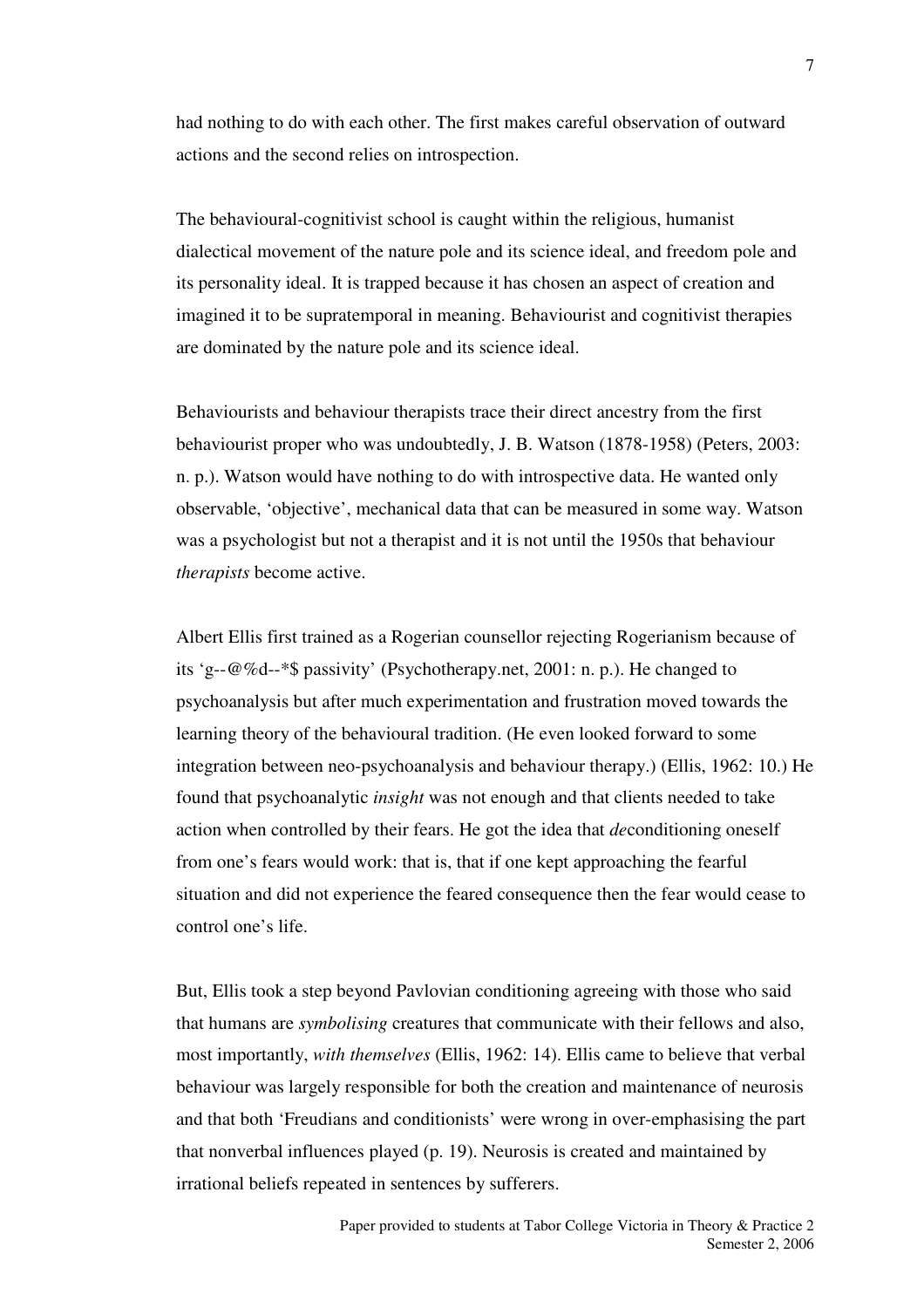The irrationality, said Ellis, stems from the inflating of 'psychological *desires* –such as the desires for love, approval, success, and leisure – into *definitional needs'* (p. 21). Ellis believed that no *evidence* could be produced for such definitions. Hence, to insist that a preference be a 'dire need' was to court distress because reality refuses to guarantee that 'dire' needs will be satisfied.

## **Rational-Emotive Behaviour Therapy**

#### **1. Ellis' faith**

 $\overline{a}$ 

#### **a) His discussion of religion**

Albert Ellis (b. 1913) tries to escape any charge of his being religious by definition. Religionists, he says, are those who have 'some kind of faith unfounded on fact, or dependency on some assumed superhuman entities' (Ellis, n. d.: n. p.). This definition does not apply to him because a 'nonsupernatural system of beliefs can more accurately be described as a philosophy of life or a code of ethics, and it is misleading to confuse a believer in this general kind of philosophy or ethical code with a true religionist' (Ellis, n. d.: n. p.).

However, Ellis' attempt to avoid tainting his belief in some thing 'unconditionally nondependent' (Clouser, 1999: 24) as religion is unconvincing. Ellis' discusses a number of healthy 'personality traits'<sup>9</sup> that the non-religionist wants to encourage which are headed by self-interest. He rightly argues that *self*-interest cannot be foremost for religion, [at least the Christian religion], because 'first of all, [religion] is not self-interest; it is god-interest' (Ellis, n. d.: n. p.).

The religious person must, by virtual definition, be so concerned with whether or not his hypothesized god loves him, and whether he is doing the right thing to continue to in this god's good graces, that he must, at very best, put himself self second and must sacrifice some of his most cherished interests to appease this god. If, moreover, he is a member of any organized religion, then he must choose his god's precepts first, those of this church and it's [sic] clergy second, and his own views and preferences third (Ellis, n. d.: n. p.).

<sup>&</sup>lt;sup>9</sup> Namely, self interest, self-direction, tolerance, acceptance of uncertainty, flexibility, scientific thinking, commitment, risk-taking, and self acceptance. He claims that religion 'in most respects . . . seriously sabotages mental health' (Ellis, n. d.: n. p.; Ellis, Abrams, & Abrams, 2005).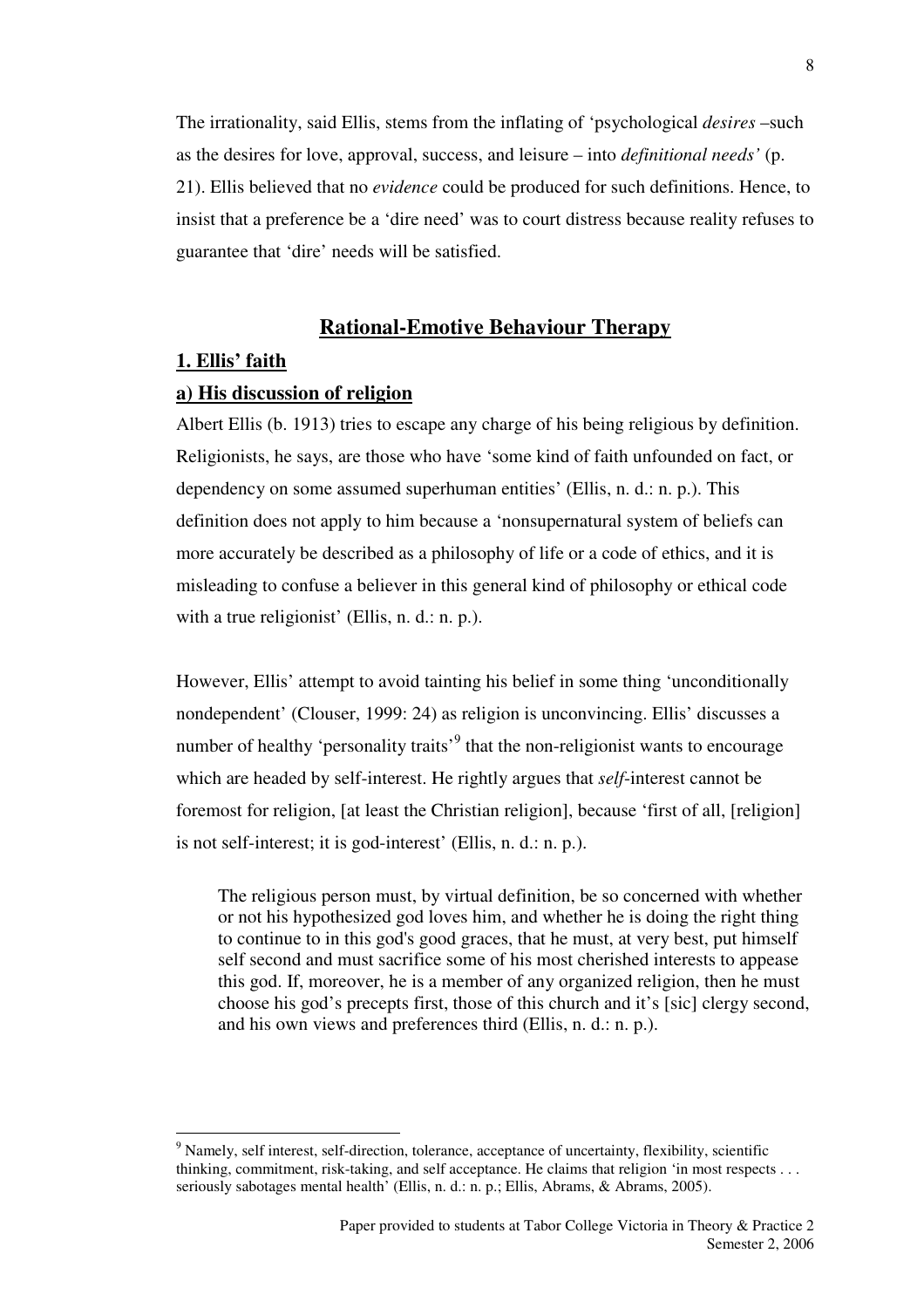Leaving aside the fact that Ellis gives a description of a religious person that would not fit many Christian<sup>10</sup> believers, Ellis has rightly identified the difference between a humanist worldview and a Christian one. In the former, the humanist ascribes autonomy to himself: 'I set the law for my own self. I construct my relation to reality for myself'. (The Christian says, 'We discover the law for ourselves because it has been given by God'.)

Ellis' recognition of self-interested autonomy as being superior to other types of interest is the identification of some thing as ultimately more important than other things. Autonomy, in this context, fits Clouser's definition of a divinity belief as something 'non-dependent' and 'unconditional' (1999: 24).

Whenever humanity attempts to regard creaturely reality as autonomous or sufficient in itself for existence and meaning, it ends by absolutising some chosen aspect of creation and fancying it a source of transcendent meaning. Friesen describes this absolutising as trying to 'elevate that [chosen] aspect of meaning to the [status of the] totality of meaning. This is the source of all -isms in theoretical thought' (2003-2006: n. p.). Ellis, it appears to me, has chosen human autonomy which, as we will observe, is expressed in scientific rationality.

### **b) Science**

 $\overline{a}$ 

Ellis always had a commitment to logical positivism (Wilber, n. d.: 1), although more questioning is occurring as to whether he has moved from this point lately Shawer (1998: n. p.). Man's freedom from supernatural interference is found in the fact that he adheres to science and its empirical basis. Ellis' espousal of scientific method is well captured in the comment he wrote in 1950 while still within the neopsychoanalytical school:

With advocates of unscientific psychoanalysis there can be essentially no argument—as long as they frankly admit that science is not their goal, and that faith, religion, mental healing, or some other non-scientific object is in all frankness, to espouse some other kinds of analytic viewpoints, that is their democratic right—as long as they do not call their views scientific…

9

<sup>&</sup>lt;sup>10</sup> In fact, Ellis first three ideas of concern about God's love, doing the right thing to remain in God's good graces and appeasement do not fit the Christian religion.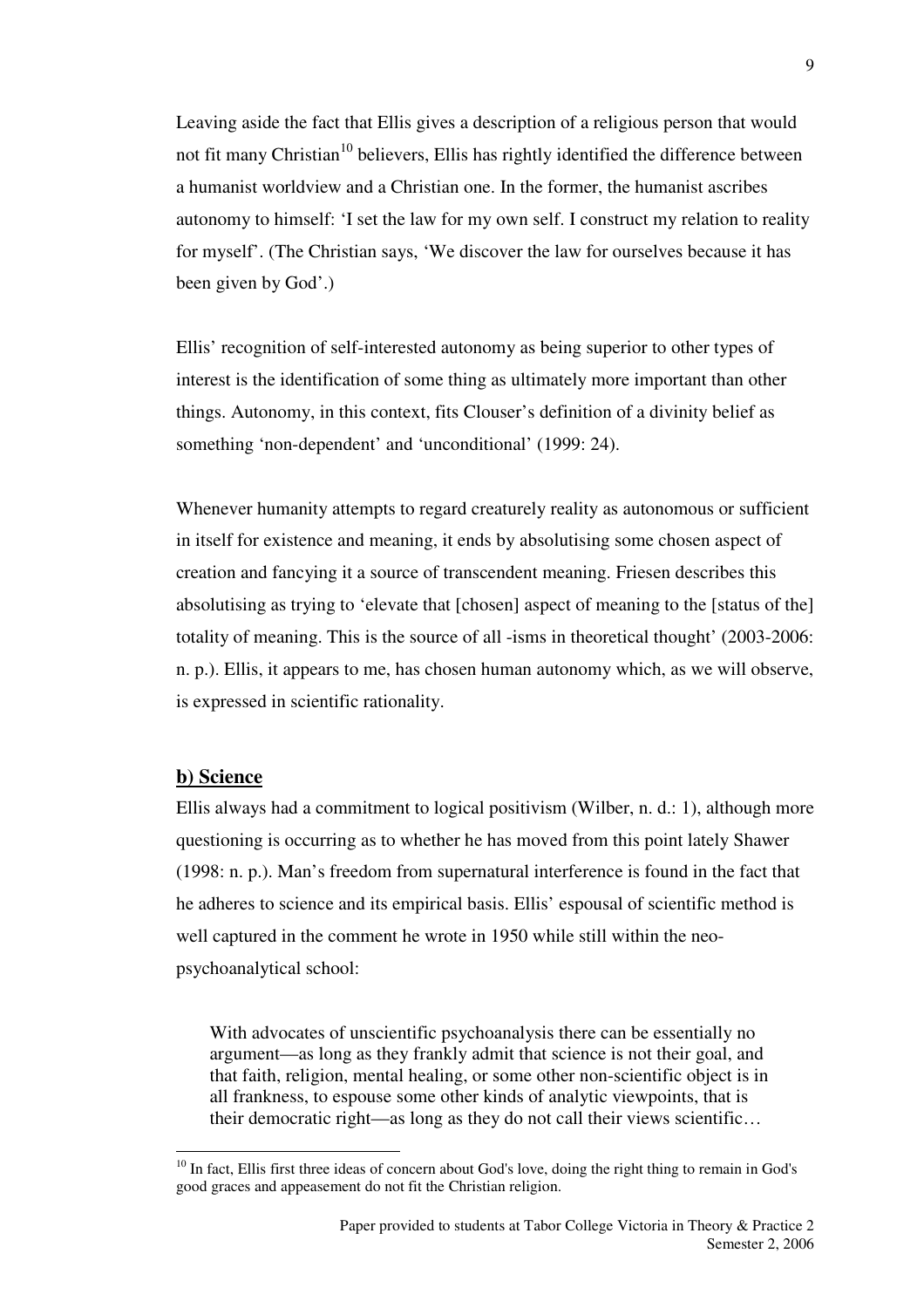Most contemporary psychologists and psychiatrists agree, however, that *thorough going scientific knowledge is the only valid basis for analytic (and other) therapy*, and that rigorous criticism of non-scientific psychological methods is quite justified (Ellis, Abrams & Abrams, 2005: n. p., italics mine).

However, logical positivism and its 'verification principle' that meaning is defined in terms of what can be empirically determined was found to be incoherent. The principle was unable to satisfy its own terms of meaningfulness; no empirical evidence could be adduced in support of the principle itself. Ellis seems to have moved on to postmodernism.<sup>11</sup>

## **2. Development of REBT**

 $\overline{a}$ 

### **a) Collapsing the categories**

Ellis first labelled his work *rational* therapy, which was misunderstood because Ellis is not a (philosophical) rational*ist*. <sup>12</sup> Consequently, Ellis changed the title of his therapy to rational*-emotive* therapy (RET) (Ellis, 1962: 122). He claimed this term best described his therapy because the name focussed on its double-orientation. As to its first orientation, RET emphasized

the cognitive-persuasive-didactic-reasoning method of showing a patient what his basic irrational philosophies are, and then of demonstrating how these illogical or groundless or [simply] definitional premises must lead to emotionally disturbed behaviour and must be concertedly attacked and changed if this behaviour is to be improved (Ellis, 1962: 122).

However, Ellis pointed to an important second orientation:

the primary aim of [Ellis'] therapy is to change the patient's most intensely and deeply held emotions as well as, and along with, his thoughts. In fact, the term (rational-emotive) implies that rational-emotive psychotherapy holds, that human emotion and human thinking *are* in some of their essences, *the same thing* [my italics], and that by changing the former one *does* change the latter (Ellis, 1962: 122, italics Ellis', unless designated mine).

I hope you notice that Ellis has virtually collapsed the categories of feeling and thinking into one. This conflation is central for his therapy: for him,

 $11$  According to Shawer (1998: n. p.), Ellis has been cited as saying that, 'Although I was formerly in the logical positivist camp, I now consider myself largely a postmodernist and constructionist'.

<sup>&</sup>lt;sup>12</sup> Ellis claimed to have an 'empirical' attitude to life, which philosophically would be opposed to rationalism (Ellis, 1962: 123-124).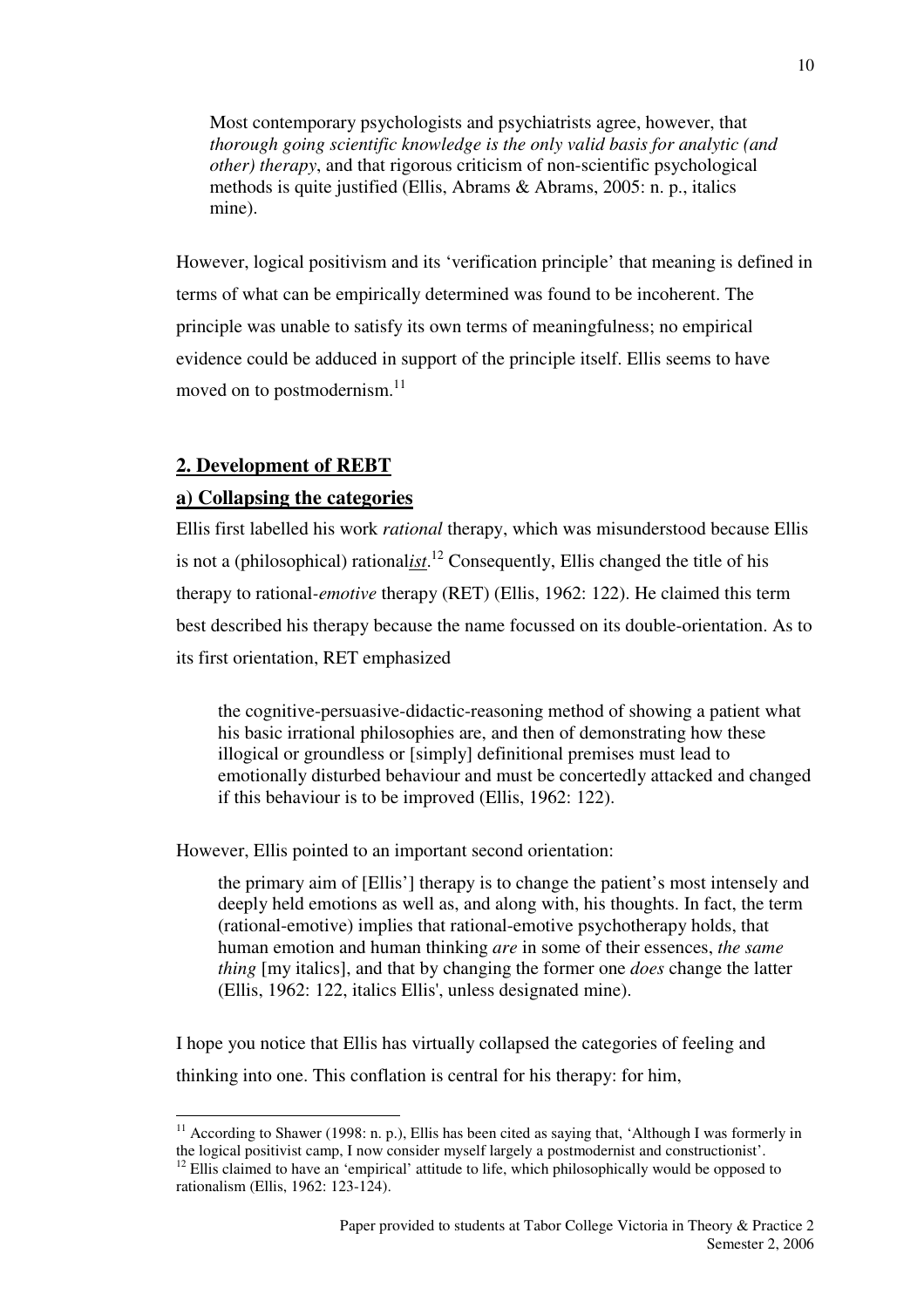human thinking and emotion are *not* two disparate or different processes, but that they significantly overlap and are in some respects, for all practical purposes, essentially *the same thing* [my italics] (Ellis, 1962: 38, italics Ellis' unless otherwise designated).

Ellis will even allege that emotions are: 'largely a form of thinking or result from thinking' (Ellis, 1962: 53).



The RT approach especially emphasizes the idea that human emotion does not exist as a thing in itself . . . [and] cannot for the most part be clearly differentiated from ideation, and is largely controllable by thinking processes (Ellis, 1962: 125)

But, Ellis goes further in quoting with approval Rokeach's

notion that the phrases, 'I believe', 'I think' and 'I feel' are interchangeable in everyday speech and 'all say pretty much the same thing' (Rokeach, cited in Ellis, 1962: 42). In this way, Ellis, not only ignores the differences that might occur between 'I think' and the other two but also the differences implied between 'I believe' and the other two.

Ellis believed that 'illogical or groundless' premises 'must lead to'*<sup>13</sup>* emotionally disturbed behaviour because life events activate beliefs, or more importantly, our repeating of our core beliefs in our minds using self-talk (See Fig. 1 below). If the events **[A]** activate irrational beliefs **[B]** then we feel more pain than is appropriate **[C]**. If the events activate rational beliefs then we feel pleasure. For Ellis, we are what we think and we disturb ourselves when we tell ourselves repeatedly irrational sentences that we have learned from our backgrounds or devised ourselves.



#### **Figure 2 Ellis' ABC model**

 $13$  Ellis is actually 'begging the question' because he should be demonstrating that this illogical thought leads to that emotional problem, not simply assuming its truth and then using it as if its truth had been proven.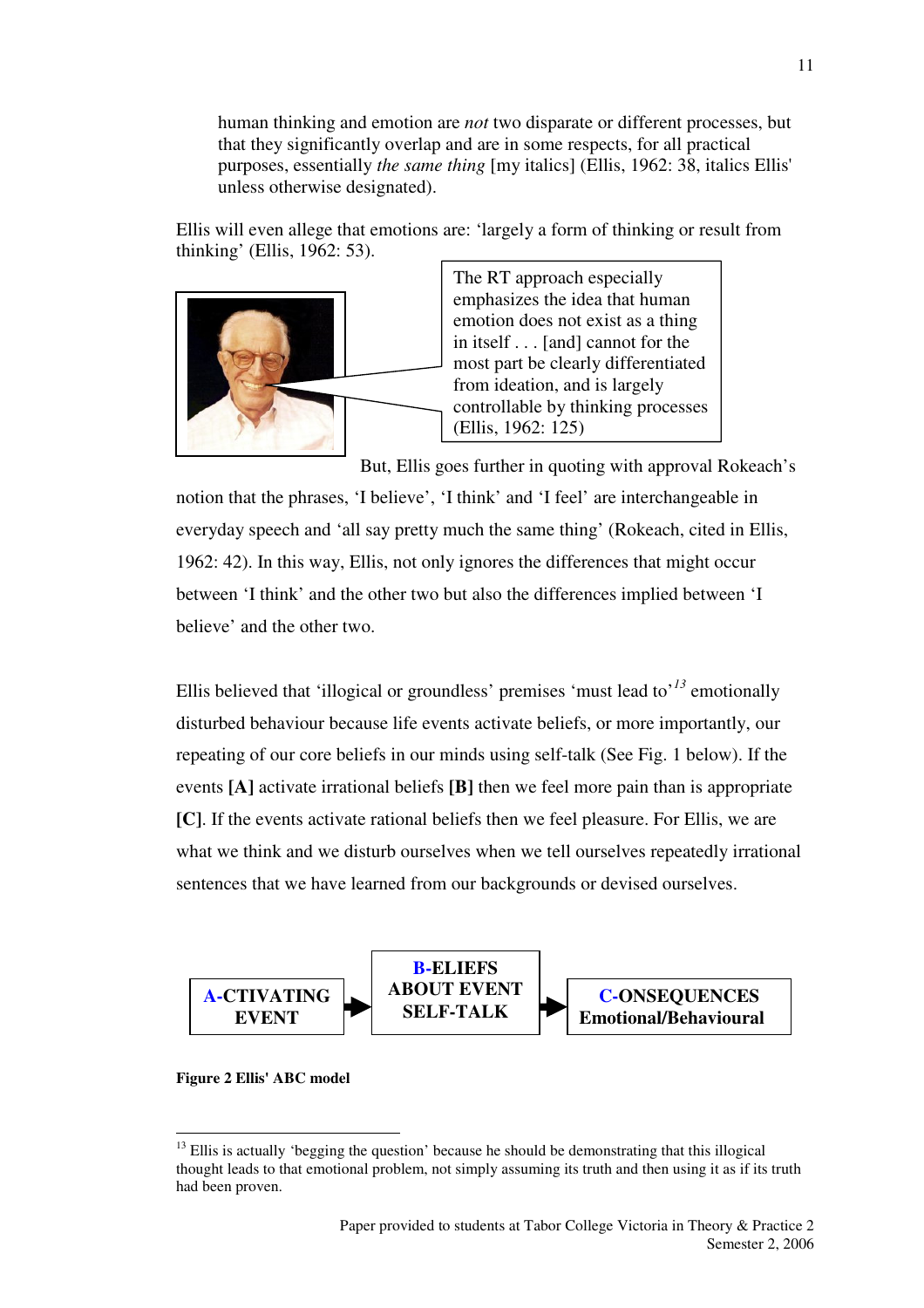## **b) Defeating the self-defeating premises**

Significantly, Ellis believed that 'all people have strong tendencies to escalate . . . desires and preferences into dogmatic, *absolutist* "shoulds", "musts", "oughts", demands and commands'. Ellis believes our tendency to create absolutes and hang onto them produces human misery. His tough stand against absolutes<sup>14</sup> reflected in his reply to an interviewer who had said to him, 'It sounds as if you're really absolutely in touch with what Albert Ellis wants to do and that's it', was 'Don't use "absolutely." That's a human sickness. There are no absolutes' (Psychotherapy.net, 2001: n. p.).

However, fortunately, humans also have tendencies, Ellis believes, 'to think rationally' (Corey, 1996: 321). The way to reduce disturbed feelings and behaviours is to find the illogical premises and combat them with logical thoughts (Ridgway, 2006: n. p.).<sup>15</sup> Hence, because cognitions (beliefs and thoughts) are the same as emotions or longer sustained feelings, if we can change patients' cognitions then their emotions will change automatically. This change will occur because the two areas overlap to such an extent as to be the same.

## **3. Criticism**

 $\overline{a}$ 

## **a) Cognition and emotion**

Ellis' conflating of cognition and emotion is hardly a surprise. When autonomy through rational cognition is understood to be the defining characteristic of man then one can find it difficult being able to discern important distinctions in human functioning. Ellis ignores an important distinction in merging the meanings of emotion and cognition which does not stand up to close analysis. No one disputes that these two functions are always (often) found together but that is no proof that they are synonymous or even similar. However, Ellis may be interpreted as correctly drawing attention to the close connection between what I would call the sensitive and the logical aspects and sensitive and logical functioning.

 $14$  He appears not to understand the contradiction between requiring this absolute and denying the existence of any absolutes.

<sup>&</sup>lt;sup>15</sup> The common-sense view of the cause of human feeling and behaviour is that the latter are caused by events. For example, if I were to fail an important assignment, or not reach an important goal then my resultant determination to do better next time, is caused by the failure episode. Hence, commonsensically, we would say, 'I'm down because I did not do well at my exam but tomorrow is a

new day'.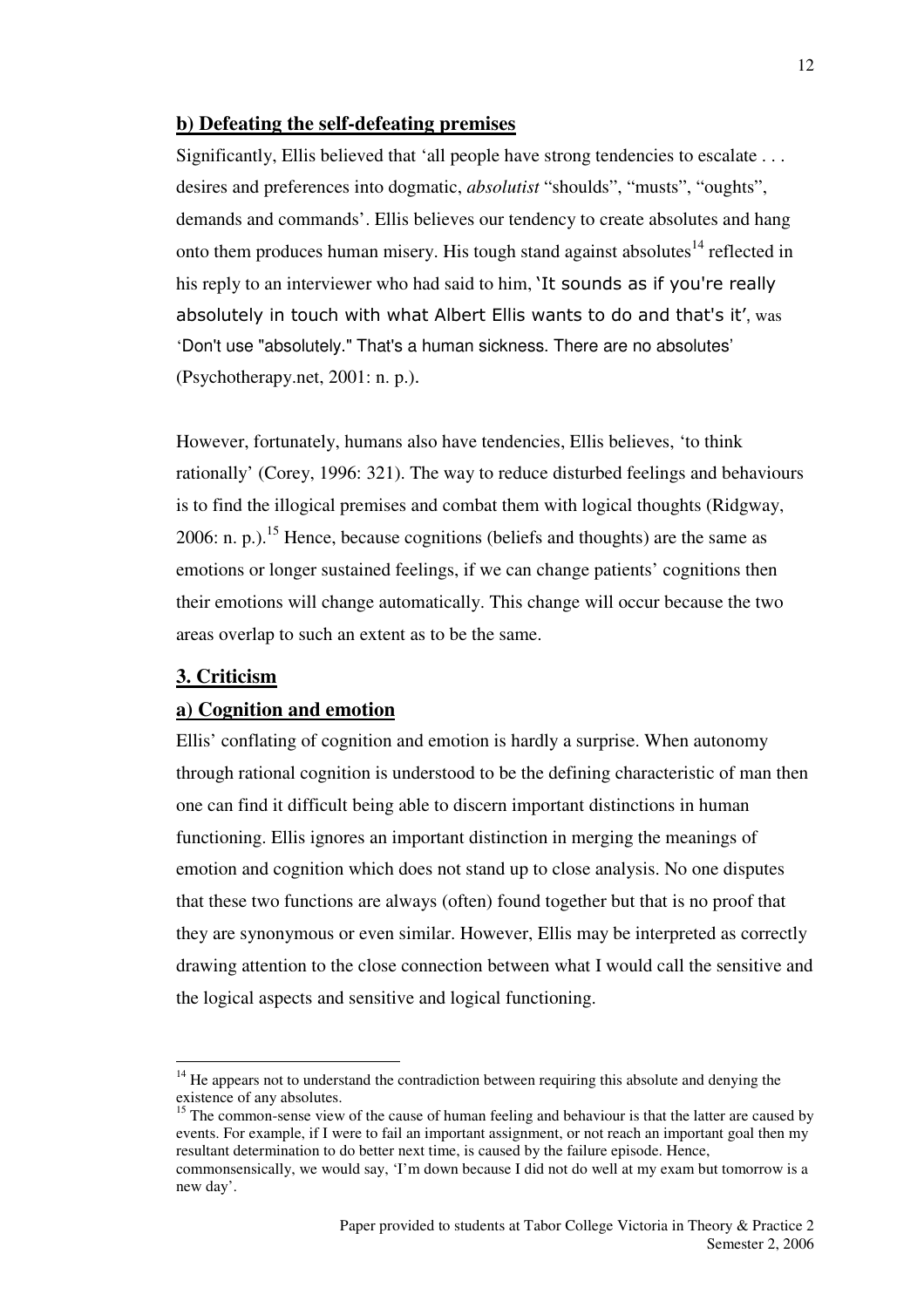*Contra* Ellis, neither cognition nor anything else is necessary to *create* emotion. Feeling is already present in some form in all our acts hence no *formation* of emotion is necessary, as Ellis seems to believe. (In my opinion, he is influenced by mechanistic ideas of causation derived from the cognitive-behavioural tradition that require the production of emotion by some activating force.) However, humans and animals feel and emote continuously as part of living. Nevertheless, logical and language involvement do deepen, disclose, open up and unfold human emotion. In the case of REBT, the process of sensitive disclosure takes place as the sensitive aspect anticipates the logical, the historical, the lingual (symbolising) and the belief aspects.

## **b) The irrational ideas in REBT**

The essence of the change process in REBT is the cognitive technique of **DISPUTING** the validity of the basic ideas that the counsellee holds at **B** above. These irrational or self-defeating ideas are causing inappropriate emotions/behaviours to be evident and consequently, have to be extirpated.

However, this disputation process depends on the therapist knowing certain 'irrational' or self-defeating<sup>16</sup> ideas (Froggatt, 1990: n. p.). Ellis (1962: 60-88) listed 11 irrational ideas, which will bring unhappiness if believed. For example, irrational idea number five is the 'idea that certain people are bad, wicked, or villainous and that they should be severely blamed and punished for their villainy' (Ellis, 1962: 65). However, although further analysis of this idea and other of his ideas would show a definite bias against the Christian faith<sup>17</sup> among others, Ellis has never hidden the fact that he was attempting to indoctrinate his patients into a new philosophy of life. To be involved in 'elegant' REBT (Jones & Butman, 1991: 179), the counsellee must accept the hedonistic-stoic philosophy that lies behind the therapy (Ellis, 1962: 124); that is, the counsellee, must change his basic beliefs about life. In this manner, Ellis shows that REBT is influenced by beliefs (which he does not distinguish from

<sup>&</sup>lt;sup>16</sup> The preferred term in later REBT.

<sup>&</sup>lt;sup>17</sup> For example, Ellis is completely opposed to any idea of sin (Ellis, 1962: ch 7)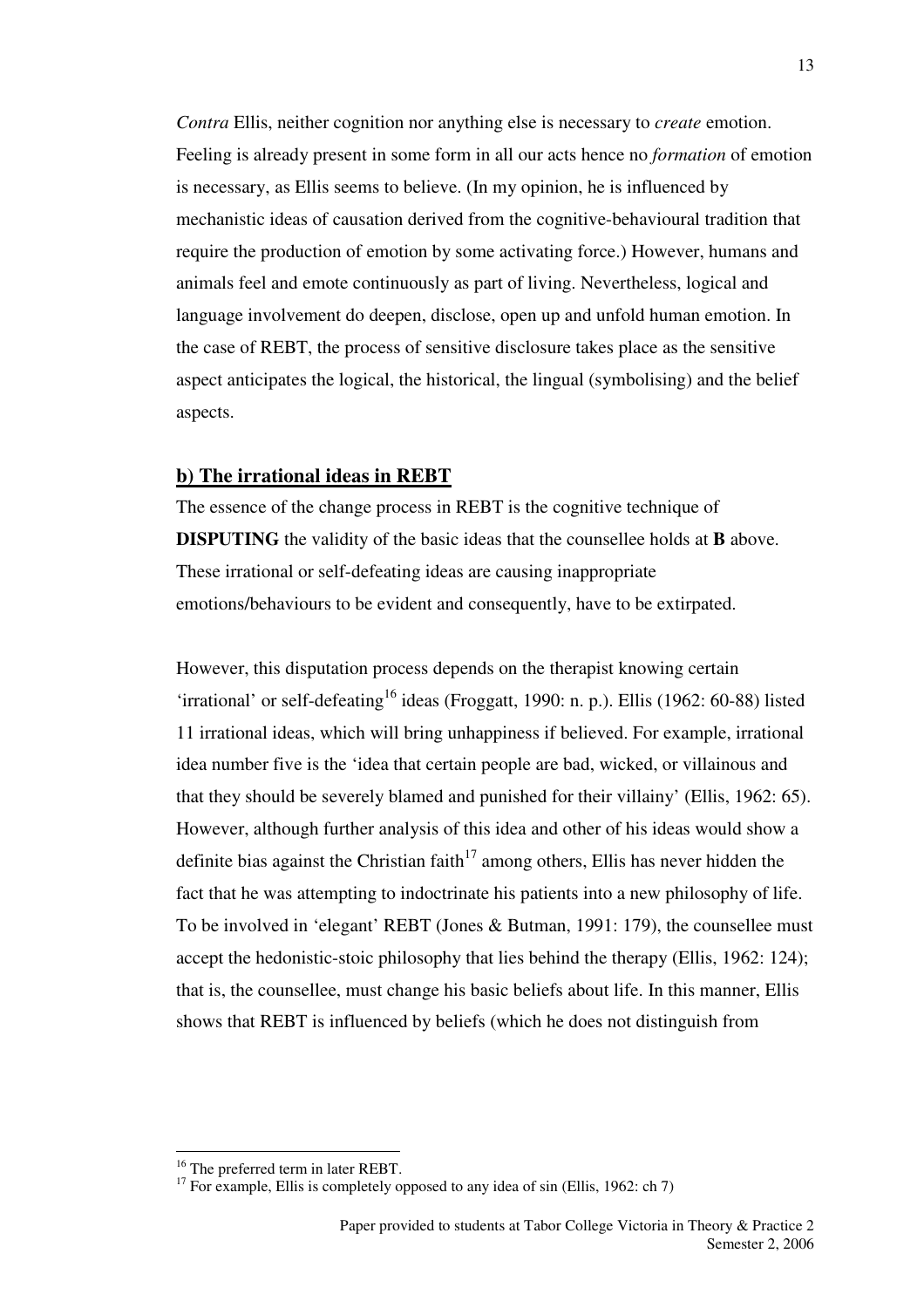thoughts), which deal with 'ultimate concerns' of relationships with fellowman, with basic ideas of the nature of man, with human life, with sin and with human destiny.<sup>18</sup>

## **Interpersonal Sensitive Disclosing Therapy**

Because of the nature of faith, a faith that looks towards the eternal, the Christian subjective content of faith will be different from that of the humanist. In turn, that will mean that the disclosing of the historical aspect will be different from that of the humanist and hence, the disclosing of the sensitive aspect will be different.

## **1. Case study**

 $\overline{a}$ 

Young married man, late 20s. Christian. Very confused over 'love' feelings he has for a young, single woman he has met. Wonders how he could feel like this for another woman when he loves his wife. Was not successful with relationships with girls at school. Married at 21. His mother was perhaps distant though he does not admit to this.

## **a) How would REBT deal with this therapy situation?**

REBT would say that for this man to be disturbed like this he must have been saying to himself something like, 'To be feeling this way about another woman is terrible and I am a wicked, sinful person to be feeling like this! Furthermore, I must stop myself thinking these thoughts about her because it will be horrible for me if I do not.' REBT would argue that he has inferred (see Figure 3 below for a more detailed REBT model) from his feelings that he is a terrible person and has evaluated his personhood in that light. These evaluations may have been derived from believing that he should always be constant in his feelings for his wife and that he is not, it is terrible. As long as he keeps disturbing himself with these thoughts he will go on feeling bad.

 $18$  For example, Ellis said in an interview that he believes that death is the same experience as before conception (Psychotherapy.net, 2001: n. p.)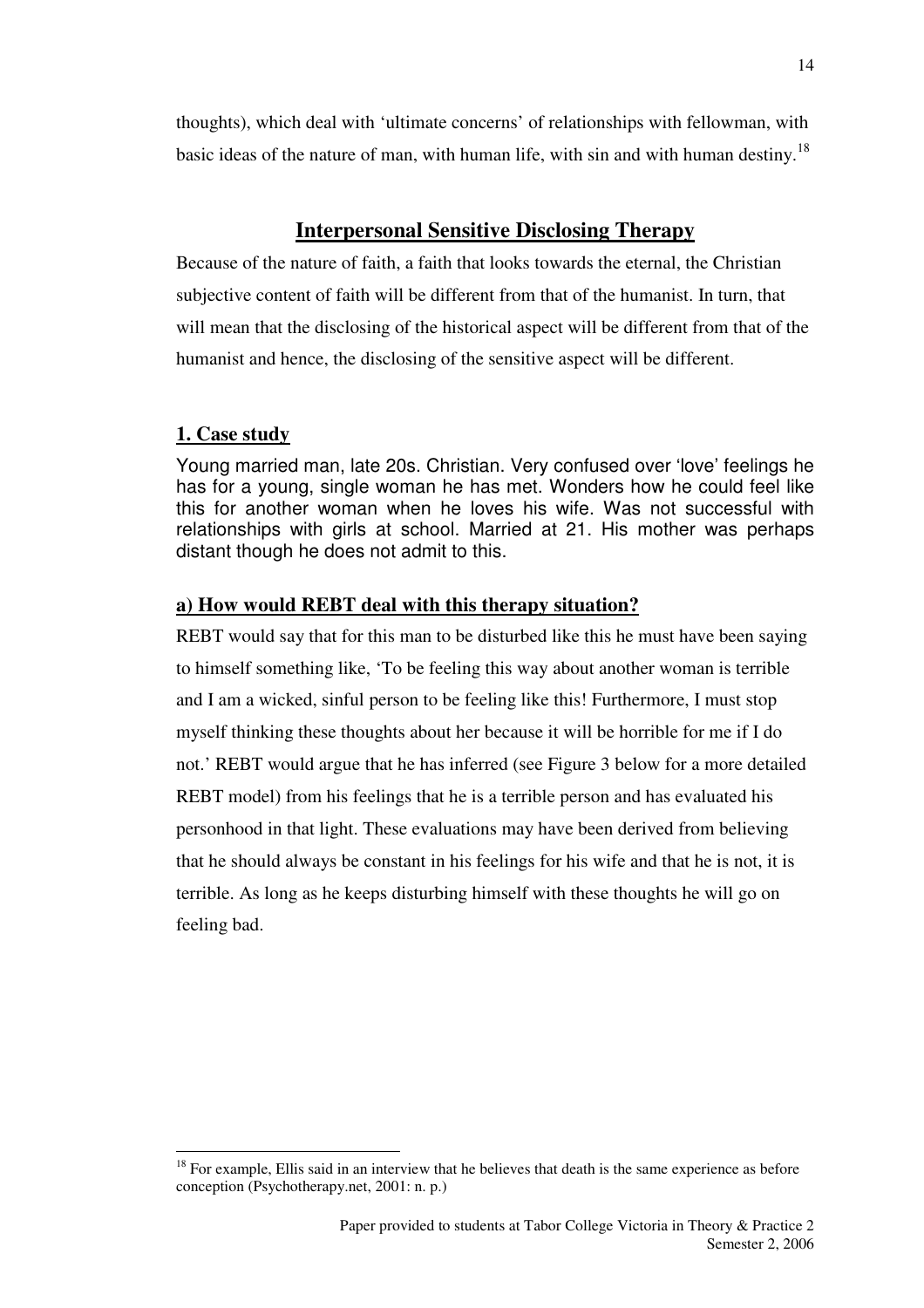

**Figure 3 A more detailed REBT model following Froggatt (1990)** 

Therefore, he must be taught to *dispute* these irrational and self-defeating thoughts. And, according to Ellis, hard work is required to keep disputing such thoughts. One could counsel the man using REBT by saying, 'You may not want to feel this way and it may be darn inconvenient and annoying but it is not the end of the world'. 'What is so terrible about feeling this way?'

In my terms, REBT is pointing to the fact that this feeling of desire/liking can be opened up (with the thought of 'how terrible I am to be feeling like this') in a way that REBT then regards as 'self-defeating' or irrational because of the emotional/behavioural consequences.

REBT focuses on the logical anticipation in the feeling of liking and subjects that to its 'rational' or self-defeating criterion which is determined by its empirical faith.

## **b) Initial observations and questions**

- This young man is struggling with 'love' feelings for another woman.<sup>19</sup> As he understands it, this feeling imperils his marriage or his image about what a good husband *should* be. To have such feelings calls into question his sense of love for his wife. Is this true?
- What else could these feelings mean? Might they have a past referent?

 $\overline{a}$  $19$  I am assuming for the present that he has a crush on her and that it is not reciprocated or known about by her. If it is, we have a more complicated situation depending on her reaction!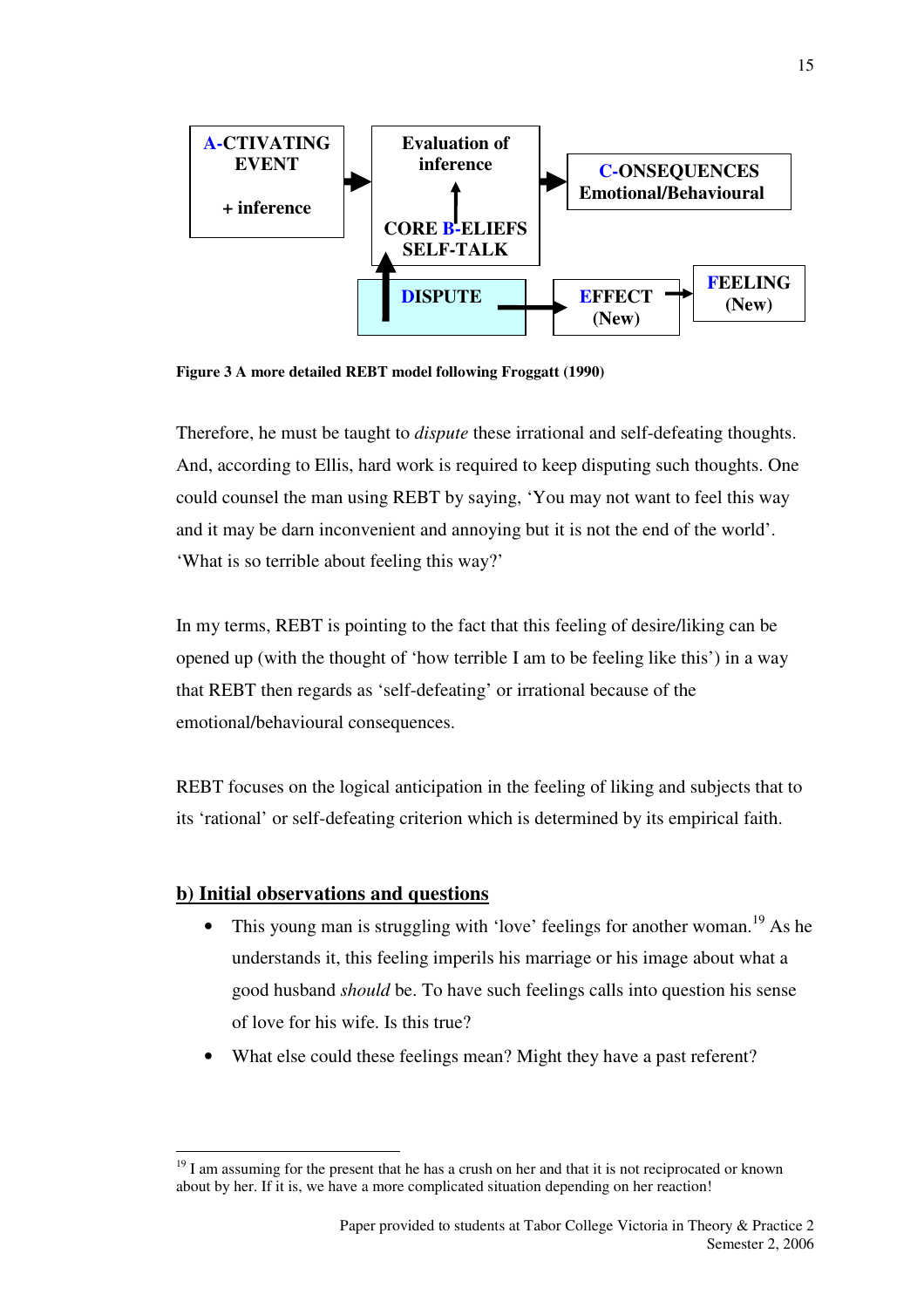- What happens to feelings that are not disclosed or unfolded? Can he choose not to allow these feelings to develop? *How* can he do that? Will that solve the problem?
- As Christians, we would not favour trying to promote these feelings for this other woman if they are to be understood as in competition with those he has for his wife. However, a feeling of attraction for others of both sexes is normal. Friendship is based on mutual interests along with feelings of attraction combined with loyalty. (In fact, we can find that with a closer association with someone we are initially attracted to, feelings will sometimes wane because mutual interests are lacking.)
- We note that this man did not have a history of good, secure friendships with girls (and maybe boys as well) during his adolescence. Implications?

## **2. Interpersonal disclosure**

Disclosure takes place in an *interpersonal* context of therapist and counsellee. This context means that whatever the content of the faith of the therapist will be that which opens up the historical aspect of the therapist and counsellee. The greater the opening up of the counsellee's historical aspect, the greater will be his ability to take greater charge of the unfolding of his own sensitive aspect.

The maturity and experience of the therapist are important in this situation. If the therapist has been faced with this situation before and has successfully seen it through then this experience will contribute greatly to the help he can render. Supervision is obviously important.

## **a) Sense of logic**

In the above observations and questions, we have begun to sense distinctions among various important matters. *Feelings* for another person as opposed to *actions* taken which compromise one's own loyalty to one's spouse. Feelings of *attraction* for another person as opposed to *covenant relationship* with spouse. In consideration of these matters, counsellee may begin to gain a sense of proportion (aesthetic anticipation) regarding his present situation.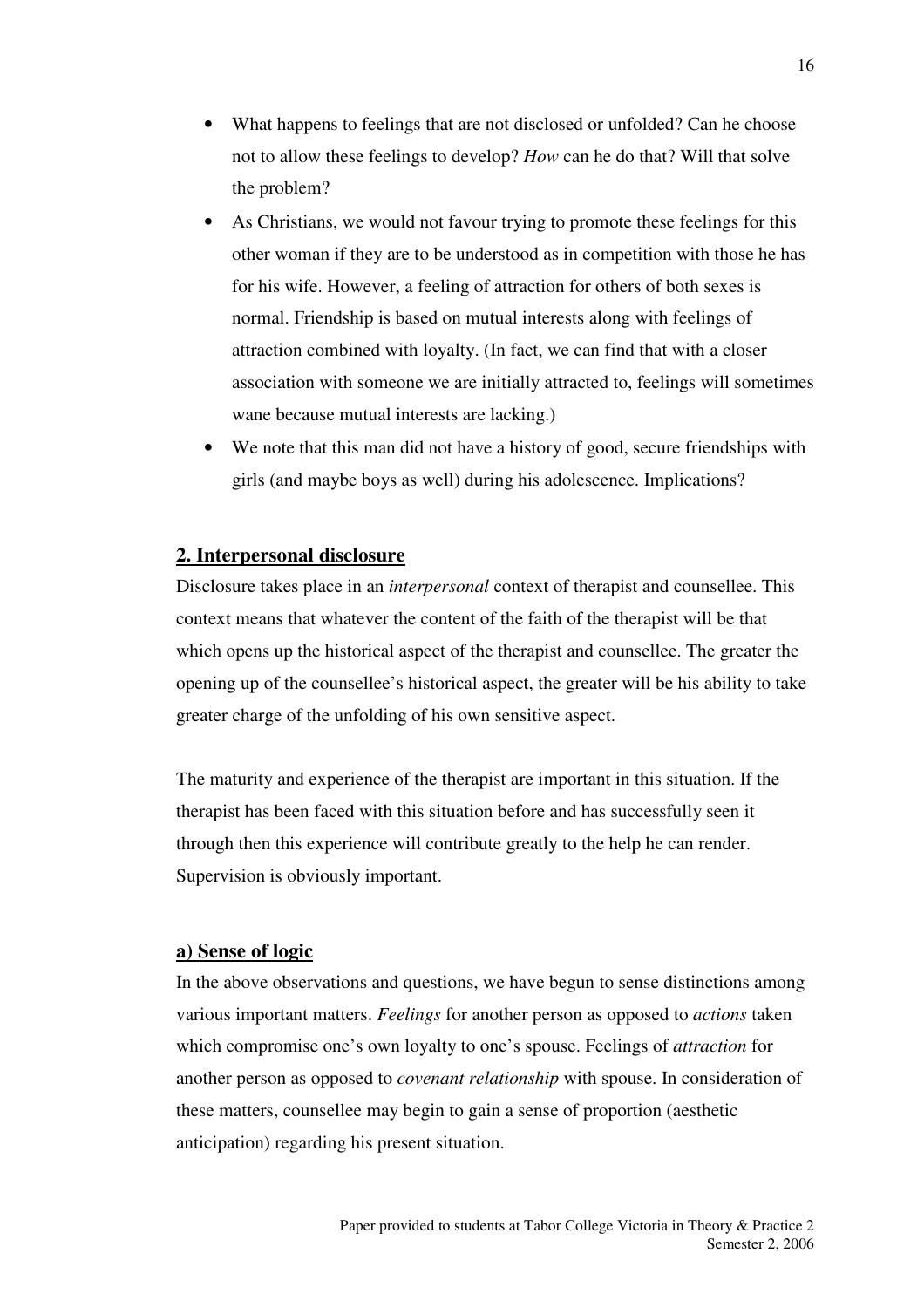Counselling should aim to open anticipation of the logical (distinction) aspect in the sensitive with regard to this specific case.

## **b) Sense of power**

At the moment, the counsellee feels powerless because of these unruly feelings. What are the ways that the feelings of attraction will be heightened as opposed to reduced (granted that part of him wants them to reduce)? Getting to know the one he is attracted to may in fact reduce his stronger feelings because another's actuality can decrease the part our fantasy plays.

## **c) Sense of love-deprivation in past family or in present marriage**

This aspect may be a factor and should be investigated but perhaps not too early. Bound to be painful and embarrassing. Attractions –particularly multiple ones – may be related to love deprivation, often in the past, but sometimes, being reenacted, in present relationships. If the therapist is female in this case, then this sense may come to the fore in the therapeutic relationship where it needs to be handled sensitively. Therapist must not become romantically attached.<sup>20</sup> But, neither should therapist become distant, which would also be antitherapeutic. Stay warm and friendly but not seductive. In supervision, specifically mention this case, and be candid about own feelings because it is OK to have the feelings. That is the problem the counsellee is struggling with!

## **d) Sense of justice/retribution**

 $\overline{a}$ 

The latter issue may be further complicated by a deep sense of injustice because of the deprivation. You may be on the receiving end if you are a female! A male therapist will tend to get stories of how bad women are and that they are not to be trusted et cetera. In terms of this person's life, that's the conclusion his feelings have led him to. However, the feeling may also be hiding. Males may also be his target.

 $20$  However, good supervision can get you even through that with benefit to you and counsellee.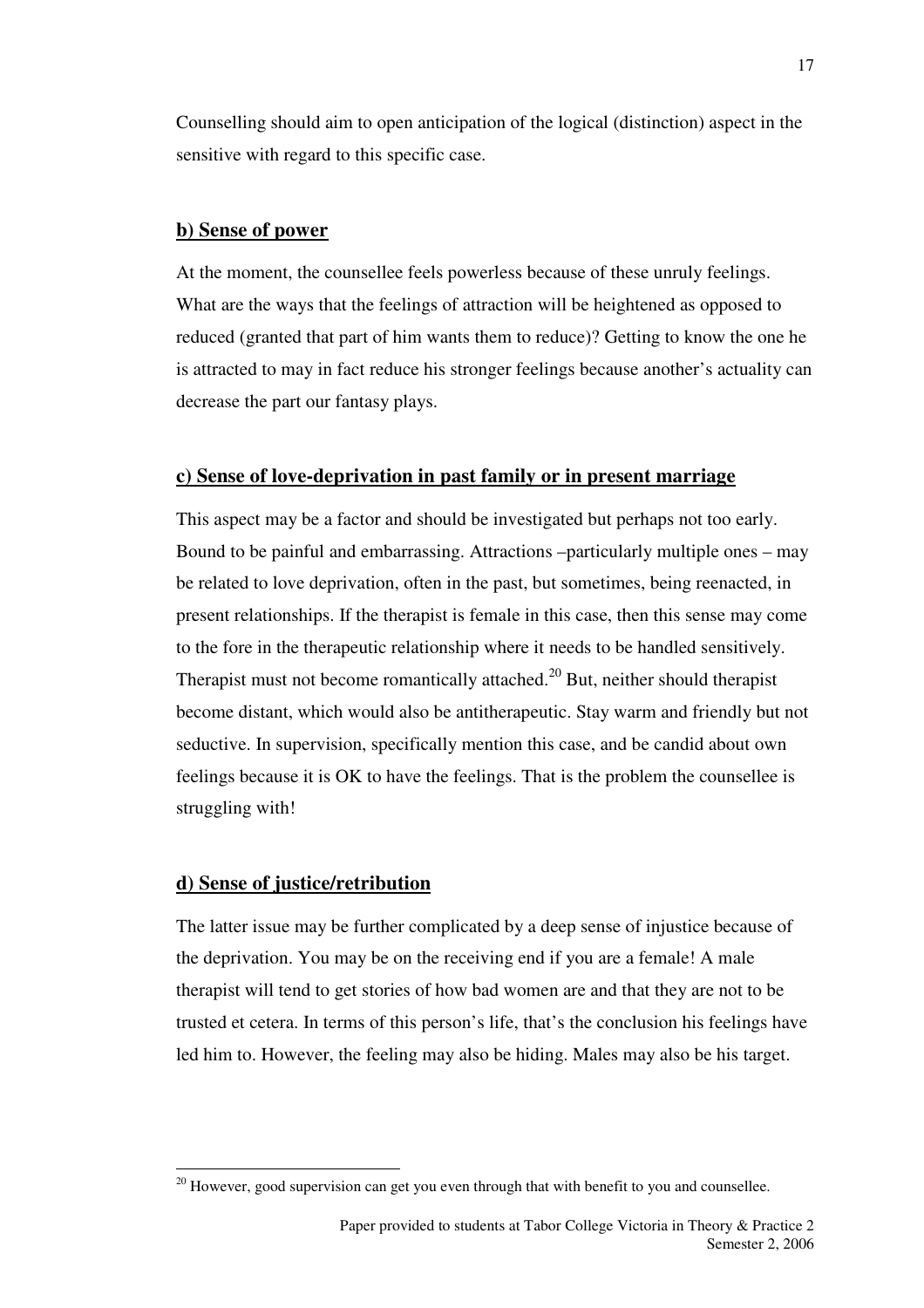#### **e) Sense of loyalty to wife**

Marriage may be distant for reasons related to the above. The man gets married to get the love he missed out on in his family but cannot give love so the marriage becomes frustrating for both partners. A sense of loyalty to the wife does not open up and grow as it should. Therapy will need to monitor this aspect. The fact that this young man has come for help is a very good sign and indicates a positive prognosis *if he stays the course*. For those who are older, 40s or 50s the path will be harder but change can still if we are willing to be changed.

## **f) Sense of firm assurance**

If what has been said above has any validity, this area of the counsellee's sense of firm assurance that things will work out for good in the end will invite attention. This sense anticipates the eschaton of new heavens and new earth.



**Figure 4 Model for sensitive disclosing therapy** 

## **References**

- Brians, P., Gallwey, M., Hughes, D., Hussain, A., Law, R., Myers, M., et al. (Eds.). (1999). *Reading About the World*. Vol 1. (3rd ed.). NY: Harcourt Brace Custom Publishing. Available Internet: (http://www.wsu.edu:8080/~wldciv/world\_civ\_reader/world\_civ\_reader\_1/pi co.html) (9th August).
- Carroll, J. (2004). *The wreck of western culture: Humanism revisited.* Carlton Nth, Vic, Australia: Scribe Publications.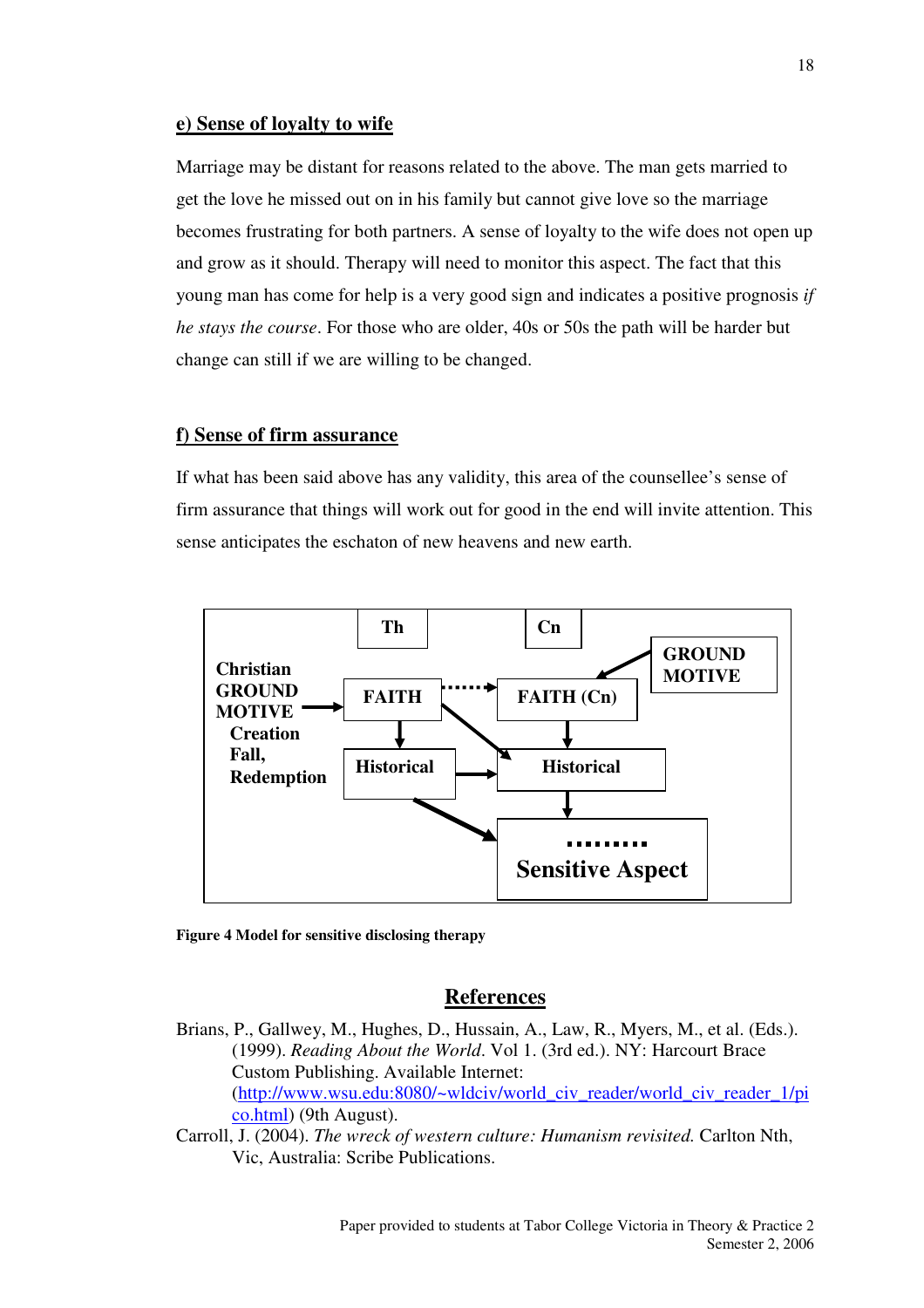Clouser, R. (1999). *Knowing with the heart: Religious experience and belief in God*. Downers Grove, IL: IVP.

Corey, G. (1996). *Theory and pratice of counseling and psychotherapy.* (5th ed.). Pacific Grove, CA: Brooks/Cole Publishing Co.

- Dooyeweerd, H. (1942). De leer van den mensch in de wijsbegeerte der wetsidee. Stellingen voor het referaat van prof Dr H Dooyeweerd op de komende Jaarvergadering onzer Vereeniging. [The Theory of Man: Thirty-Two propositions on anthropology: Propositions for consideration from Prof Dr H Dooyeweerd at our Association's upcoming Annual Meeting.] First appeared in the Correspondentiebladen 7(5): 134-143 and then later published in 1954, *Sola Fide* 7(2): 8-18.
- Dooyeweerd, H. (1960). *In the twilight of western thought: Studies in the pretended autonomy of theoretical thought*. Philadelphia, PA: Presbyterian and Reformed Publishing Company.
- Dooyeweerd, H. (1979). *Roots of western culture: Pagan, secular and Christian options* (J. Kray, Trans.). Toronto: Wedge Publishing Foundation.
- Ellis, A. (1962). *Reason and emotion in psychotherapy*. Secaucus, NJ: Citadel Press.
- Ellis, A. (n. d.). The case against religion. Available Internet: (http://www.geocities.com/bororissa/rel.html) (11th August 2006).
- Ellis, A., Abrams, M., & Abrams, L. (2005). A brief biography of Dr Albert Ellis. Available Internet: (http://www.rebt.ws/albertellisbiography.html) (9th August 2006).
- Friesen, J. G. (2003-2006). Studies relating to Herman Dooyeweerd. Linked glossary of terms: Hypostasis. Available Internet: (http://members.shaw.ca/jgfriesen/Definitions/Hypostasis.html) (24th June 2006).
- Froggatt, W. (1990). A brief introduction to Rational Emotive Behaviour therapy. . Available Internet:

(http://www.anapsys.co.uk/files/Brief%20Introduction%20to%20REBT.htm) (17th July 2006).

- Goudswaard, B. (1979). *Capitalism and progress: A diagnosis of western society*. (Trans. & Ed. J. Van Nuis Zylstra). Toronto: Wedge Publishing.
- Jones, S. L., & Butman, R. E. (1991). *Modern psychotherapies: A comprehensive Christian appraisal*. Downers Grove, IL: InterVarsity Press.
- Kemerling, G. (2001). Major figures in Western philosophy: Rene Descartes. Available Internet: (http://www.philosophypages.com/hy/4d.htm#dual) (13th August 2006).
- Peters, R. S. (2003). "Behaviorism" in *The Dictionary of the History of Ideas*, University of Virginia Library (Vol. 1). Available Internet: (http://etext.virginia.edu/cgi-local/DHI/dhi.cgi?id=dv1-30) (9th August 2006).
- Psychotherapy.net. (2001). An interview with Albert Ellis, Ph.D by Myrtle Heery: Available Internet:

(http://www.psychotherapy.net/cgi/framemaker.cgi?mainframe=totm&subfra me=ellis) (11th August 2006).

Ridgway, I. R. (2006). 2221: Theory & Practice 1. Lecture 7. Rational emotive behaviour therapy. Albert Ellis. (b. 1913.) course notes. Unpublished paper. Tabor College Victoria.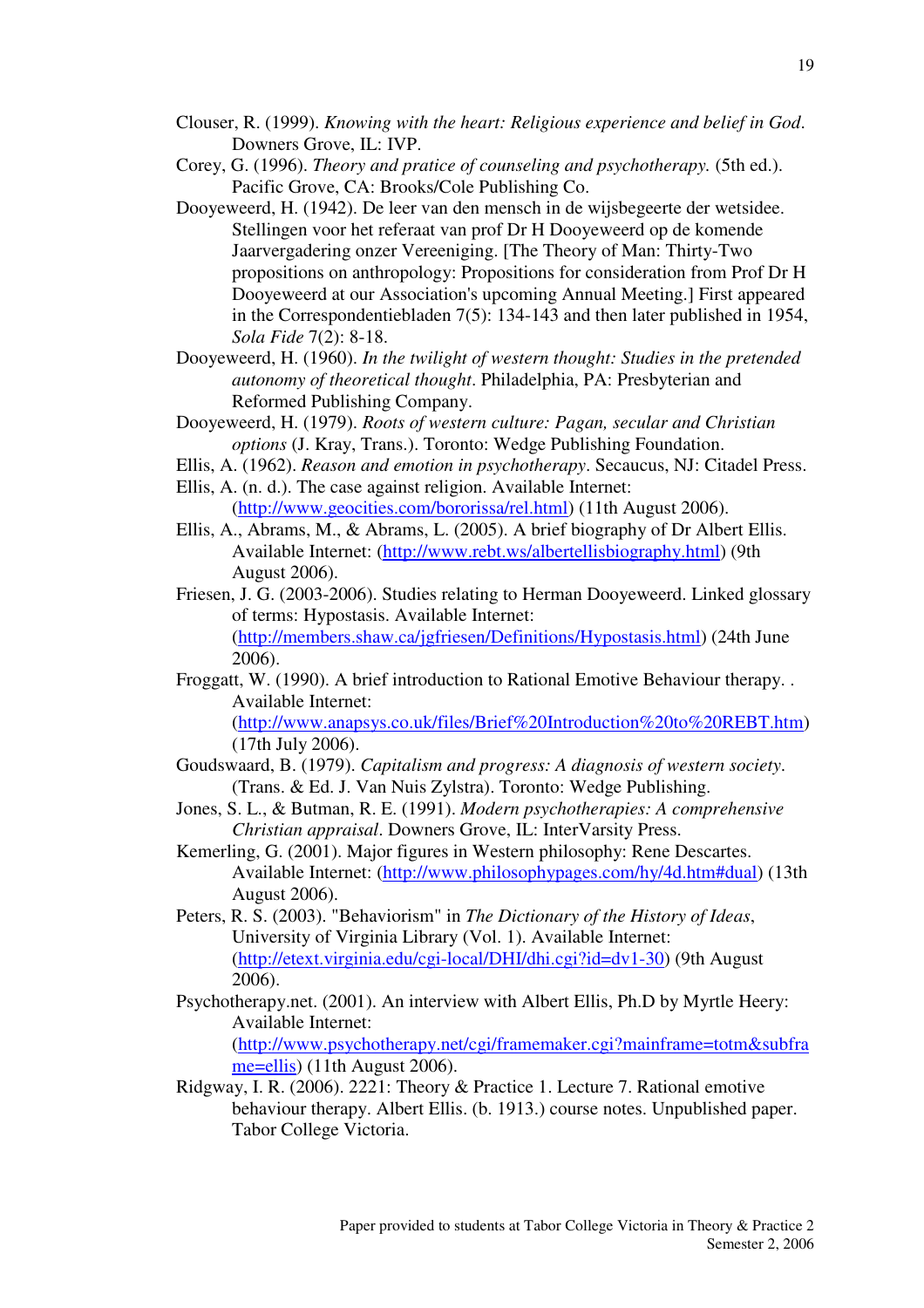- Shawer, L. (1998). Postmodern therapies news. Is Albert Ellis postmodern? Available Internet: (http://users.california.com/~rathbone/pmthold.htm) (14th August 2006).
- Van Belle, H. (1985). Relational anthropology and education. *Pro Rege* XIV(1): 19- 37.
- Wilber, K. (n. d.). Let's nuke the transpersonalits. A reponse to Albert Ellis. Available Internet: (http://www.kenwilber.com/editor/lnttp.pdf) (13th August 2006).
- Yong Joon Choi. (2000). Dialogue and antithesis. PhD thesis. Available Internet: (http://www.isi.salford.ac.uk/dooy/papers/choi/index.html) (30th July 2006).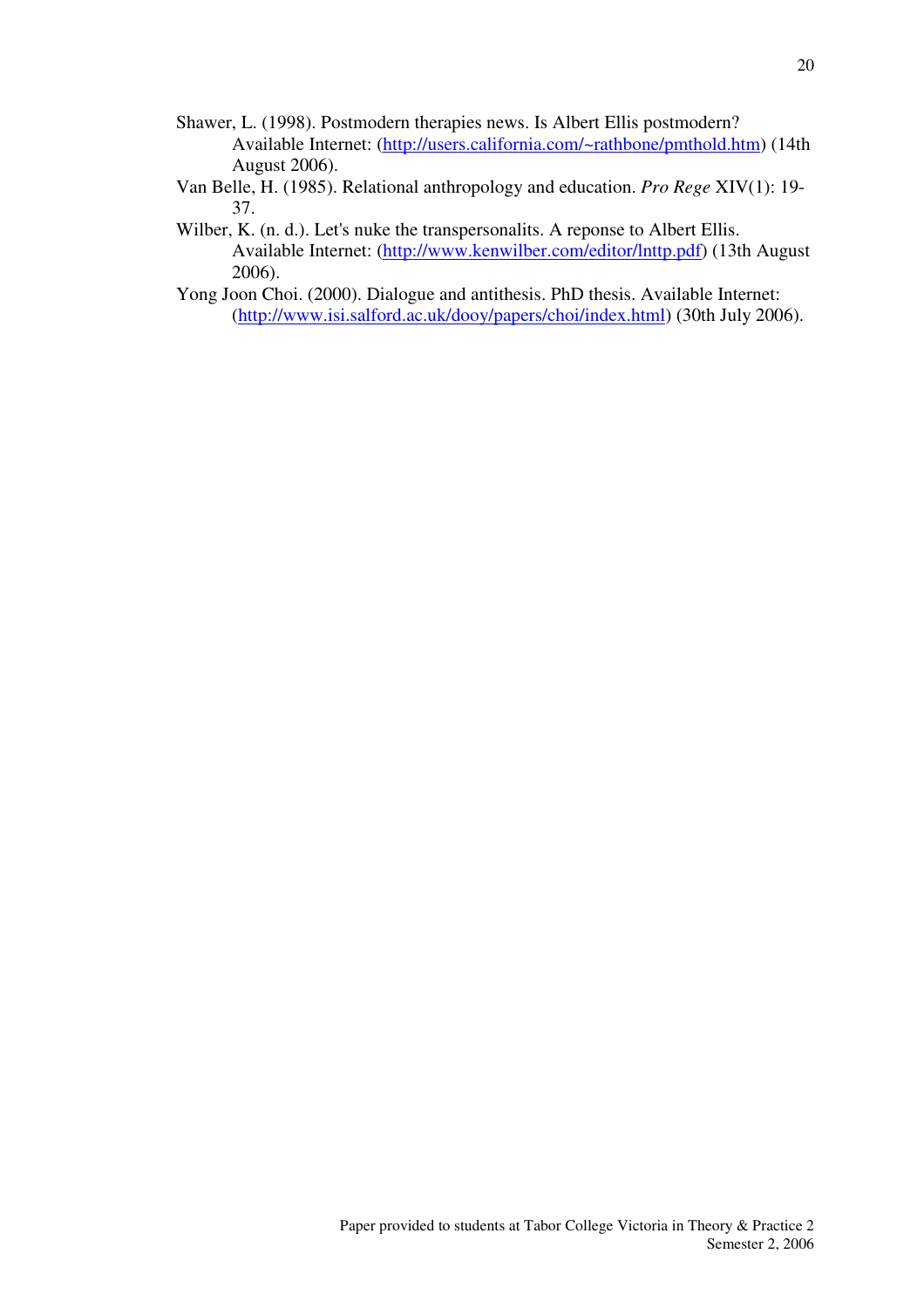## **Appendix A**

#### **Table 2 Dooyeweerd's modal scale of meaning aspects and meaning kernels**

(Meaning aspects shaded and in red [1-6] are known as 'natural' aspects. The natural aspects are related to lower realms of individuality structures [such as the inorganic, organic, animal]. Meaning aspects unshaded and in blue [7-15] are known as 'normative' or 'spiritual' aspects.)

| <b>MEANING ASPECT</b>         | <b>MEANING NUCLEUS</b>                         |  |
|-------------------------------|------------------------------------------------|--|
| <b>15. Faith or belief</b>    | <b>Faith, firm assurance</b>                   |  |
| 14. Moral                     | $\mathbf{Love}^{21}$ in temporal relationships |  |
| 13. Juridical                 | <b>Retribution (recompensing)</b>              |  |
| 12. Aesthetic                 | <b>Beauty and Harmony</b>                      |  |
| 11. Economic                  | <b>Saving</b>                                  |  |
| <b>10. Social intercourse</b> | <b>Courtesy, politeness</b>                    |  |
| 9. Lingual                    | <b>Symbolic meaning</b>                        |  |
| <b>8. Historical</b>          | <b>Formative power</b>                         |  |
| 7. Logical                    | <b>Distinction</b>                             |  |
| <b>6. Sensitive</b>           | <b>Feeling and sensory perception</b>          |  |
| 5. Biotic                     | <b>Organic life</b>                            |  |
| <b>4. Physical</b>            | <b>Energy</b>                                  |  |
| <b>3. Kinematic</b>           | <b>Motion</b>                                  |  |
| 2. Spatial                    | <b>Continuous extension</b>                    |  |
| 1. Numerical                  | <b>Discrete quantity</b>                       |  |

 $\overline{a}$  $21$  Love in this modal sense does not mean the love referred to the two great commandments, which are supratemporal and particularised in all the above aspects of creation.